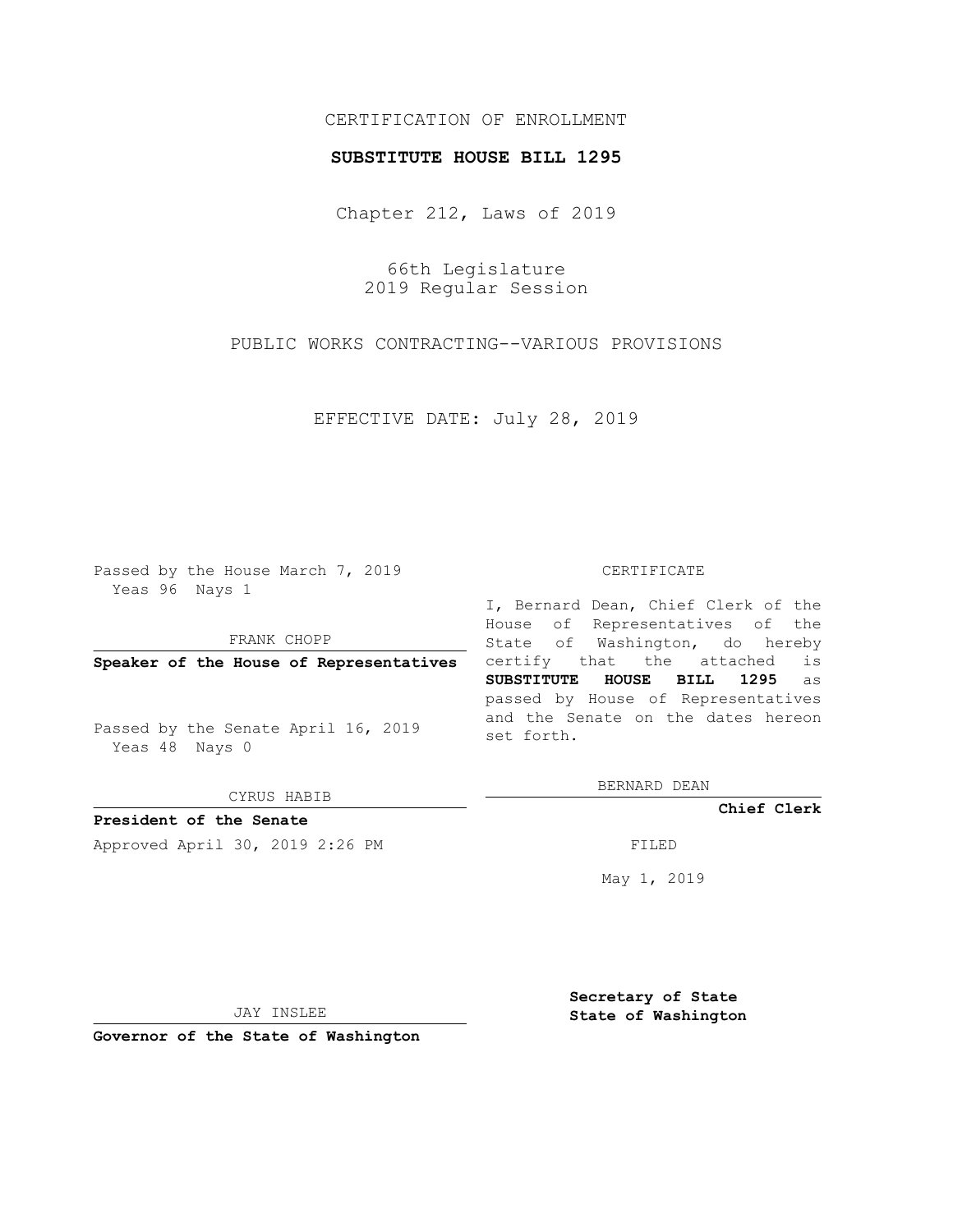## **SUBSTITUTE HOUSE BILL 1295**

Passed Legislature - 2019 Regular Session

**State of Washington 66th Legislature 2019 Regular Session By** House Capital Budget (originally sponsored by Representative Tharinger)

 AN ACT Relating to public works contracting procedures; amending RCW 39.10.250, 39.10.270, 39.10.300, 39.10.320, 39.10.330, 39.10.420, 39.10.430, 39.10.440, 39.10.450, and 39.10.470; and reenacting and amending RCW 39.10.210, 42.56.270, and 43.131.408.4

5 BE IT ENACTED BY THE LEGISLATURE OF THE STATE OF WASHINGTON:

6 **Sec. 1.** RCW 39.10.210 and 2014 c 42 s 1 are each reenacted and 7 amended to read as follows:

8 Unless the context clearly requires otherwise, the definitions in 9 this section apply throughout this chapter.

 (1) "Alternative public works contracting procedure" means the design-build, general contractor/construction manager, and job order contracting procedures authorized in RCW 39.10.300, 39.10.340, and 13 39.10.420, respectively.

14 (2) "Board" means the capital projects advisory review board.

15 (3) "Certified public body" means a public body certified to use 16 design-build or general contractor/construction manager contracting 17 procedures, or both, under RCW 39.10.270.

18 (4) "Committee," unless otherwise noted, means the project review 19 committee.

20 (5) "Design-build procedure" means a contract between a public 21 body and another party in which the party agrees to both design and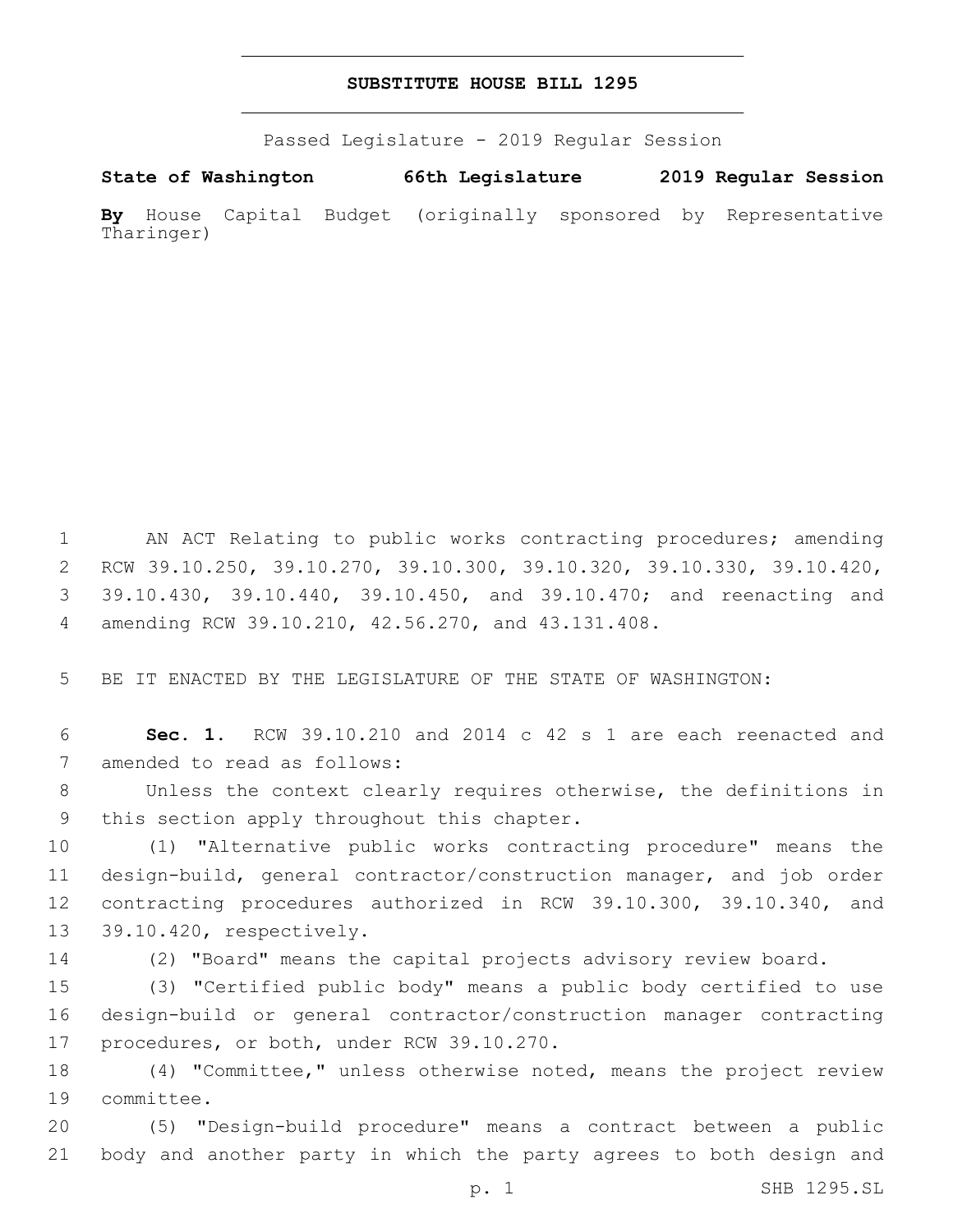build the facility, portion of the facility, or other item specified 2 in the contract.

 (6) "Disadvantaged business enterprise" means any business entity certified with the office of minority and women's business 5 enterprises under chapter 39.19 RCW.

 (7) "General contractor/construction manager" means a firm with which a public body has selected to provide services during the design phase and negotiated a maximum allowable construction cost to act as construction manager and general contractor during the 10 construction phase.

 (8) "Heavy civil construction project" means a civil engineering project, the predominant features of which are infrastructure 13 improvements.

 (9) "Job order contract" means a contract in which the contractor agrees to a fixed period, indefinite quantity delivery order contract which provides for the use of negotiated, definitive work orders for 17 public works as defined in RCW 39.04.010.

 (10) "Job order contractor" means a registered or licensed 19 contractor awarded a job order contract.

 (11) "Maximum allowable construction cost" means the maximum cost of the work to construct the project including a percentage for risk contingency, negotiated support services, and approved change orders.

 (12) "Negotiated support services" means items a general contractor would normally manage or perform on a construction project 25 including, but not limited to surveying, hoisting, safety enforcement, provision of toilet facilities, temporary heat, cleanup, and trash removal, and that are negotiated as part of the maximum 28 allowable construction cost.

 (13) "Percent fee" means the percentage amount to be earned by the general contractor/construction manager as overhead and profit.

 (14) "Price-related factor" means an evaluation factor that 32 impacts costs which may include, but is not limited to overhead and profit, lump sum or guaranteed maximum price for the entire or a portion of the project, operating costs, or other similar factors that may apply to the project.

 (15) "Public body" means any general or special purpose government in the state of Washington, including but not limited to state agencies, institutions of higher education, counties, cities, towns, ports, school districts, and special purpose districts.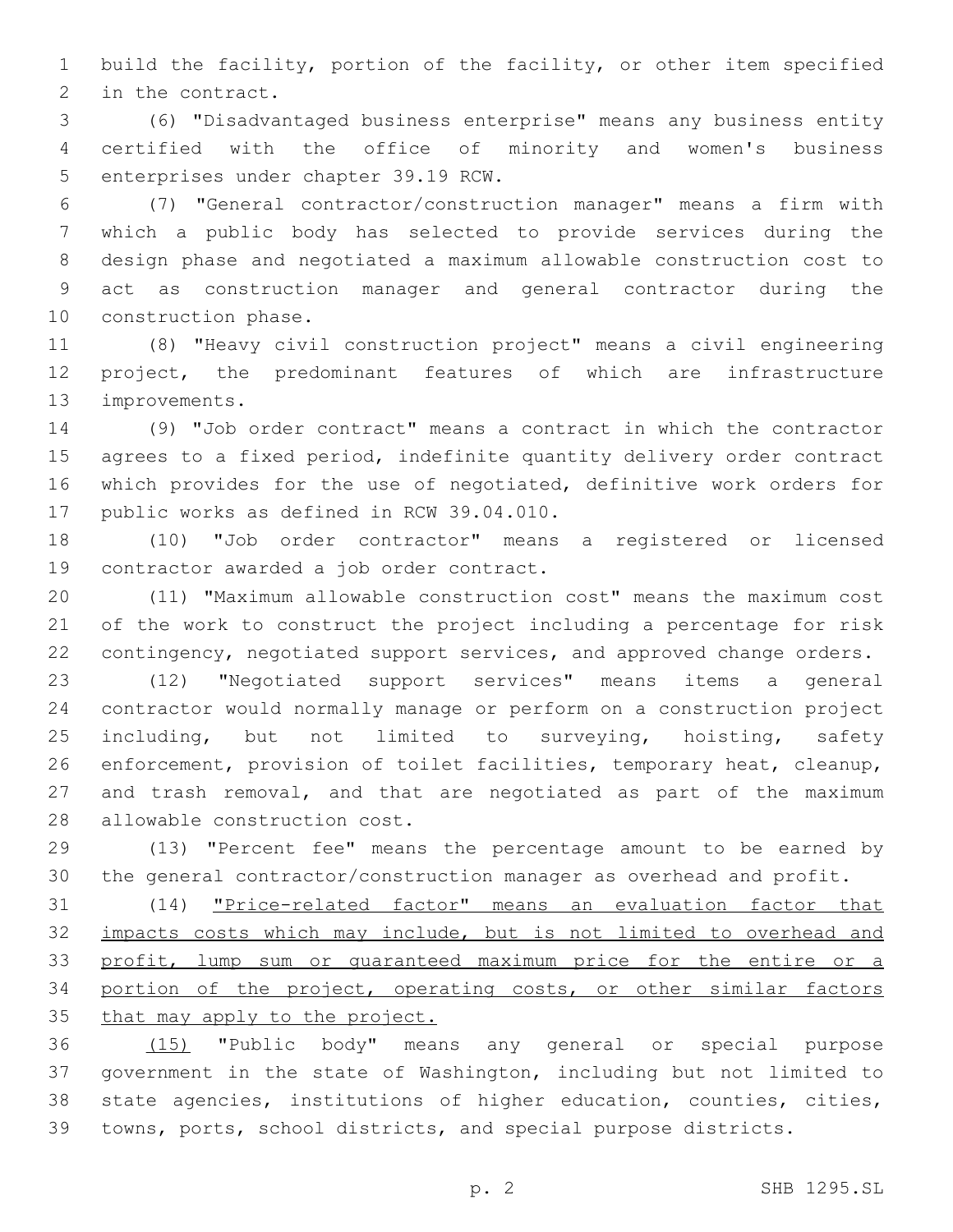1 (((15))) (16) "Public works project" means any work for a public 2 body within the definition of "public work" in RCW 39.04.010.

 $(1, 16)$  (( $(16)$ )) (17) "Small business entity" means a small business as defined in RCW 39.26.010.4

5 (( $(17)$ )) (18) "Total contract cost" means the fixed amount for 6 the detailed specified general conditions work, the negotiated 7 maximum allowable construction cost, and the percent fee on the 8 negotiated maximum allowable construction cost.

9 (( $(18)$ )) (19) "Total project cost" means the cost of the project 10 less financing and land acquisition costs.

11 (((19))) (20) "Unit price book" means a book containing specific prices, based on generally accepted industry standards and information, where available, for various items of work to be performed by the job order contractor. The prices may include: All 15 the costs of materials; labor; equipment; overhead, including bonding costs; and profit for performing the items of work. The unit prices for labor must be at the rates in effect at the time the individual 18 work order is issued.

19 (( $(20)$ )) (21) "Work order" means an order issued for a definite 20 scope of work to be performed pursuant to a job order contract.

21 **Sec. 2.** RCW 39.10.250 and 2013 c 222 s 5 are each amended to read as follows:22

23 The committee shall:

24 (1) Certify, or renew certification for, public bodies to use 25 design-build or general contractor/construction manager contracting 26 procedures, or both;

 (2) Review and approve the use of the design-build or general contractor/construction manager contracting procedures on a project by project basis for public bodies that are not certified under RCW 30 39.10.270;

 (3) ((Review and approve not more than fifteen projects using the design-build contracting procedure by noncertified public bodies for projects that have a total project cost between two million and ten 34 million dollars. Projects must meet the criteria in RCW 39.10.300(1). Where possible, the committee shall approve projects among multiple public bodies. At least annually, the committee shall report to the board regarding the committee's review procedure of these projects 38 and its recommendations for further use; and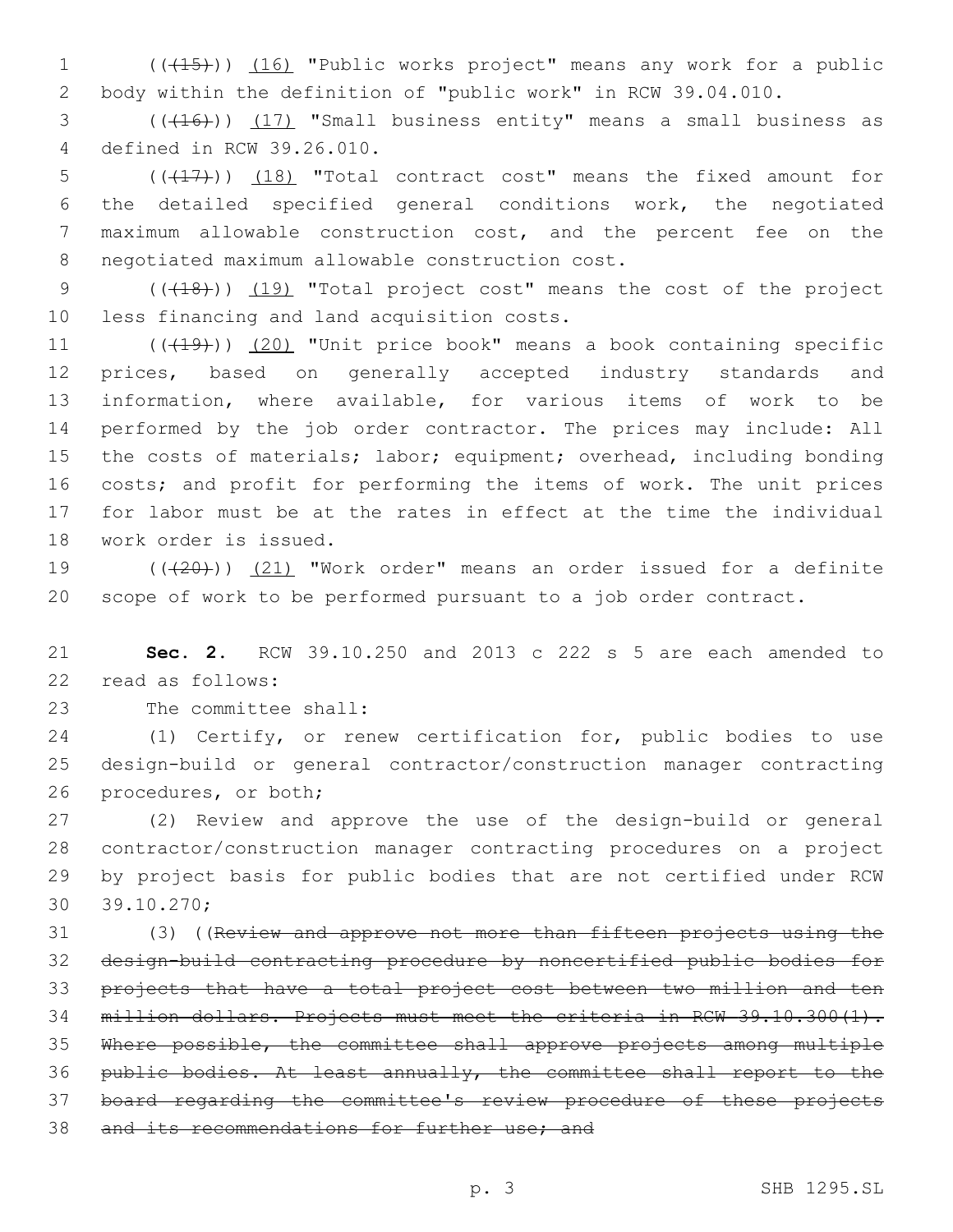1 (4)) Review and approve not more than two design-build demonstration projects that include procurement of operations and maintenance services for a period longer than three years.

 **Sec. 3.** RCW 39.10.270 and 2017 c 211 s 1 are each amended to 5 read as follows:

 (1) A public body may apply for certification to use the design- build or general contractor/construction manager contracting procedure, or both. Once certified, a public body may use the contracting procedure for which it is certified on individual projects without seeking committee approval for a period of three 11 years. ((Public bodies certified to use the design-build procedure 12 are limited to no more than five projects with a total project cost between two and ten million dollars during the certification 14 period.)) A public body seeking certification must submit to the committee an application in a format and manner as prescribed by the committee. The application must include a description of the public body's qualifications, its capital plan during the certification 18 period, and its intended use of alternative contracting procedures.

 (2) A public body seeking certification for the design-build procedure must demonstrate successful management of at least one design-build project within the previous five years. A public body seeking certification for the general contractor/construction manager procedure must demonstrate successful management of at least one general contractor/construction manager project within the previous 25 five years.

 (3) To certify a public body, the committee shall determine that 27 the public body:

 (a) Has the necessary experience and qualifications to determine which projects are appropriate for using alternative contracting 30 procedures;

 (b) Has the necessary experience and qualifications to carry out the alternative contracting procedure including, but not limited to: (i) Project delivery knowledge and experience; (ii) personnel with appropriate construction experience; (iii) a management plan and rationale for its alternative public works projects; (iv) demonstrated success in managing public works projects; (v) the ability to properly manage its capital facilities plan including, but not limited to, appropriate project planning and budgeting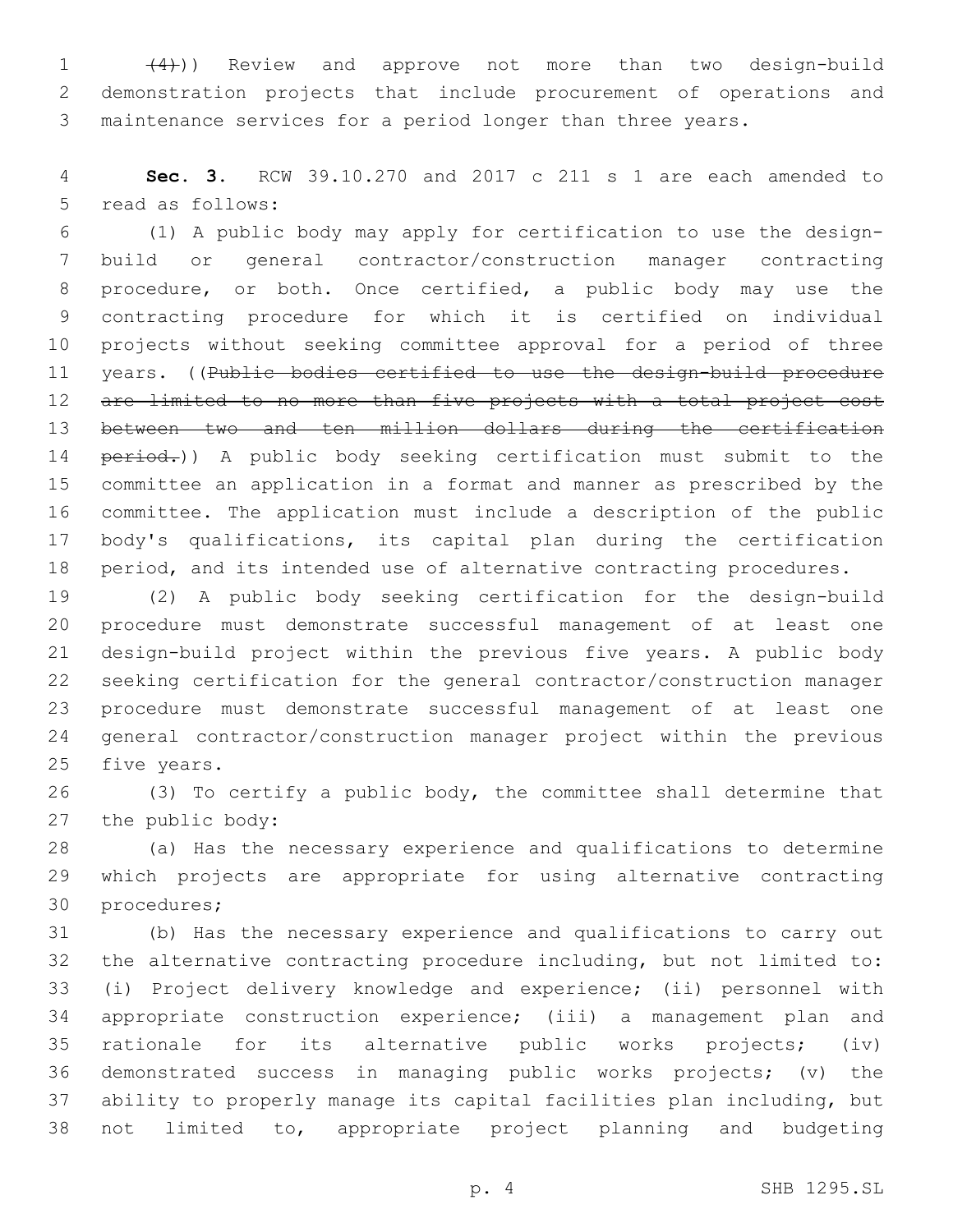experience; and (vi) the ability to meet requirements of this 2 chapter; and

 (c) Has resolved any audit findings on previous public works projects in a manner satisfactory to the committee.

5 (4) The committee shall( $\overline{f}$  if practicable,)) make its determination at the public meeting during which an application for certification is reviewed. Public comments must be considered before a determination is made. Within ten business days of the public meeting, the committee shall provide a written determination to the public body, and make its determination available to the public on 11 the committee's web site.

 (5) The committee may revoke any public body's certification upon a finding, after a public hearing, that its use of design-build or general contractor/construction manager contracting procedures no 15 longer serves the public interest.

 (6) The committee may renew the certification of a public body for additional three-year periods. The public body must submit an application for recertification at least three months before the initial certification expires. The committee may accept late applications, if administratively feasible, to avoid expiration of certification on a case-by-case basis. The application shall include updated information on the public body's experience and current staffing with the procedure it is applying to renew, and any other information requested in advance by the committee. The committee must review the application for recertification at a meeting held before expiration of the applicant's initial certification period. A public body must reapply for certification under the process described in subsection (1) of this section once the period of recertification 29 expires.

 (7) Certified public bodies must submit project data information 31 as required in RCW 39.10.320 and 39.10.350.

 **Sec. 4.** RCW 39.10.300 and 2013 c 222 s 9 are each amended to 33 read as follows:

 (1) Subject to the requirements in RCW 39.10.250, 39.10.270, or 35 39.10.280, public bodies may utilize the design-build procedure, including progressive design-build, for public works projects in 37 which the total project cost is over ((ten)) two million dollars and where:38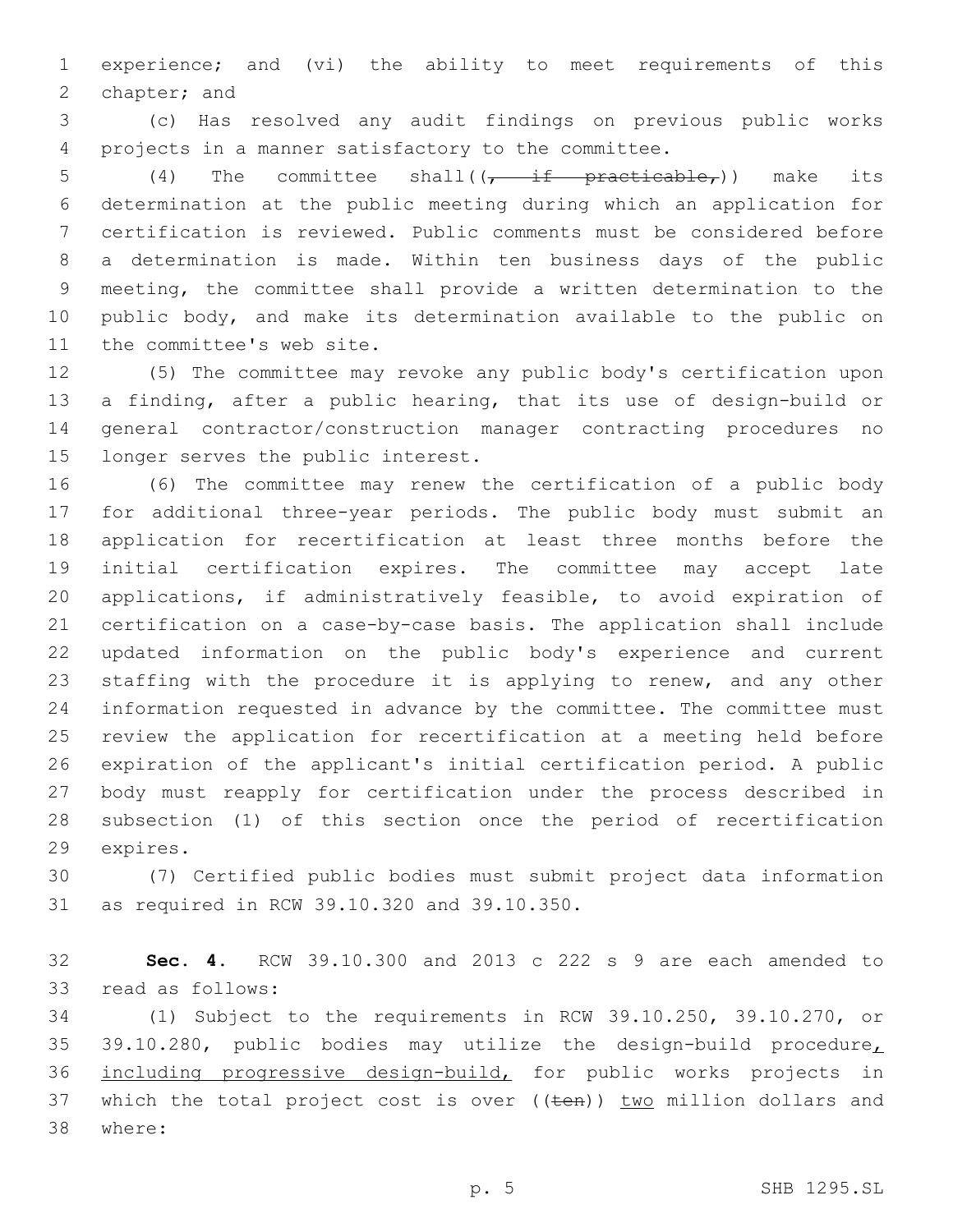(a) The construction activities are highly specialized and a design-build approach is critical in developing the construction 3 methodology; or

 (b) The projects selected provide opportunity for greater innovation or efficiencies between the designer and the builder; or

 (c) Significant savings in project delivery time would be 7 realized.

 (2) Subject to the process in RCW 39.10.270 or 39.10.280, public bodies may use the design-build procedure for parking garages, 10 regardless of cost.

 (3) The design-build procedure may be used for the construction or erection of portable facilities as defined in WAC 392-343-018, preengineered metal buildings, or not more than ten prefabricated modular buildings per installation site, regardless of cost and is 15 not subject to approval by the committee.

 (4) Except for utility projects and approved demonstration projects, the design-build procedure may not be used to procure operations and maintenance services for a period longer than three years. State agency projects that propose to use the design-build- operate-maintain procedure shall submit cost estimates for the construction portion of the project consistent with the office of financial management's capital budget requirements. Operations and maintenance costs must be shown separately and must not be included 24 as part of the capital budget request.

25 (5) ((Subject to the process in RCW 39.10.280, public bodies may use the design-build procedure for public works projects in which the total project cost is between two million and ten million dollars and 28 that meet one of the criteria in subsection  $(1)$   $(a)$ ,  $(b)$ , or  $(c)$  of this section.

 $(6)$ )) Subject to the process in RCW 39.10.280, a public body may seek committee approval for a design-build demonstration project that includes procurement of operations and maintenance services for a 33 period longer than three years.

 **Sec. 5.** RCW 39.10.320 and 2013 c 222 s 10 are each amended to 35 read as follows:

 (1) A public body utilizing the design-build contracting 37 procedure shall provide:

 (a) Reasonable budget contingencies totaling not less than five 39 percent of the anticipated contract value;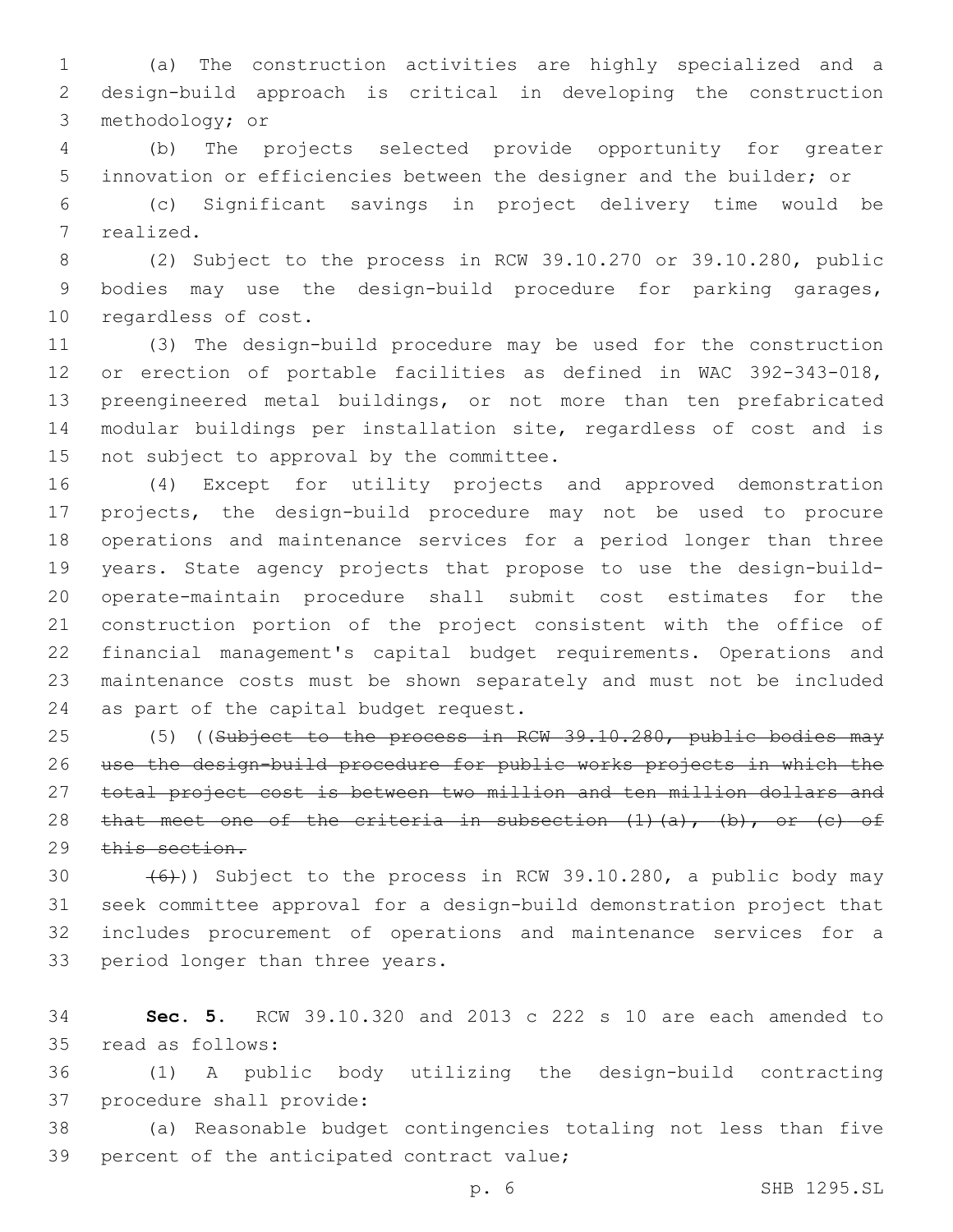(b) Staff or consultants with expertise and prior experience in 2 the management of comparable projects;

 (c) Contract documents that include alternative dispute resolution procedures to be attempted prior to the initiation of 5 litigation;

 (d) Submission of project information, as required by the board; ((and))

 (e) Contract documents that require the contractor, subcontractors, and designers to submit project information required 10 by the board; and

 (f) Contract documents that require the design builder to submit plans for inclusion of underutilized firms as subcontractors and 13 suppliers including, but not limited to, the office of minority and women's business enterprises certified businesses, veteran certified 15 businesses, and small businesses as allowed by law.

 (2) A public body utilizing the design-build contracting procedure may provide incentive payments to contractors for early completion, cost savings, or other goals if such payments are 19 identified in the request for proposals.

 **Sec. 6.** RCW 39.10.330 and 2014 c 19 s 1 are each amended to read 21 as follows:

 (1) Contracts for design-build services shall be awarded through a competitive process using public solicitation of proposals for design-build services. The public body shall publish at least once in a legal newspaper of general circulation published in, or as near as possible to, that part of the county in which the public work will be done, a notice of its request for qualifications from proposers for design-build services, and the availability and location of the request for proposal documents. The request for qualifications 30 documents shall include:

31 (a) A ((general)) description of the project ((that provides sufficient information for proposers to submit qualifications)) including the estimated design-build contract value and the intended 34 use of the project;

(b) The reasons for using the design-build procedure;

 (c) A description of the qualifications to be required of the proposer ((including, but not limited to, submission of the 38 proposer's accident prevention program) );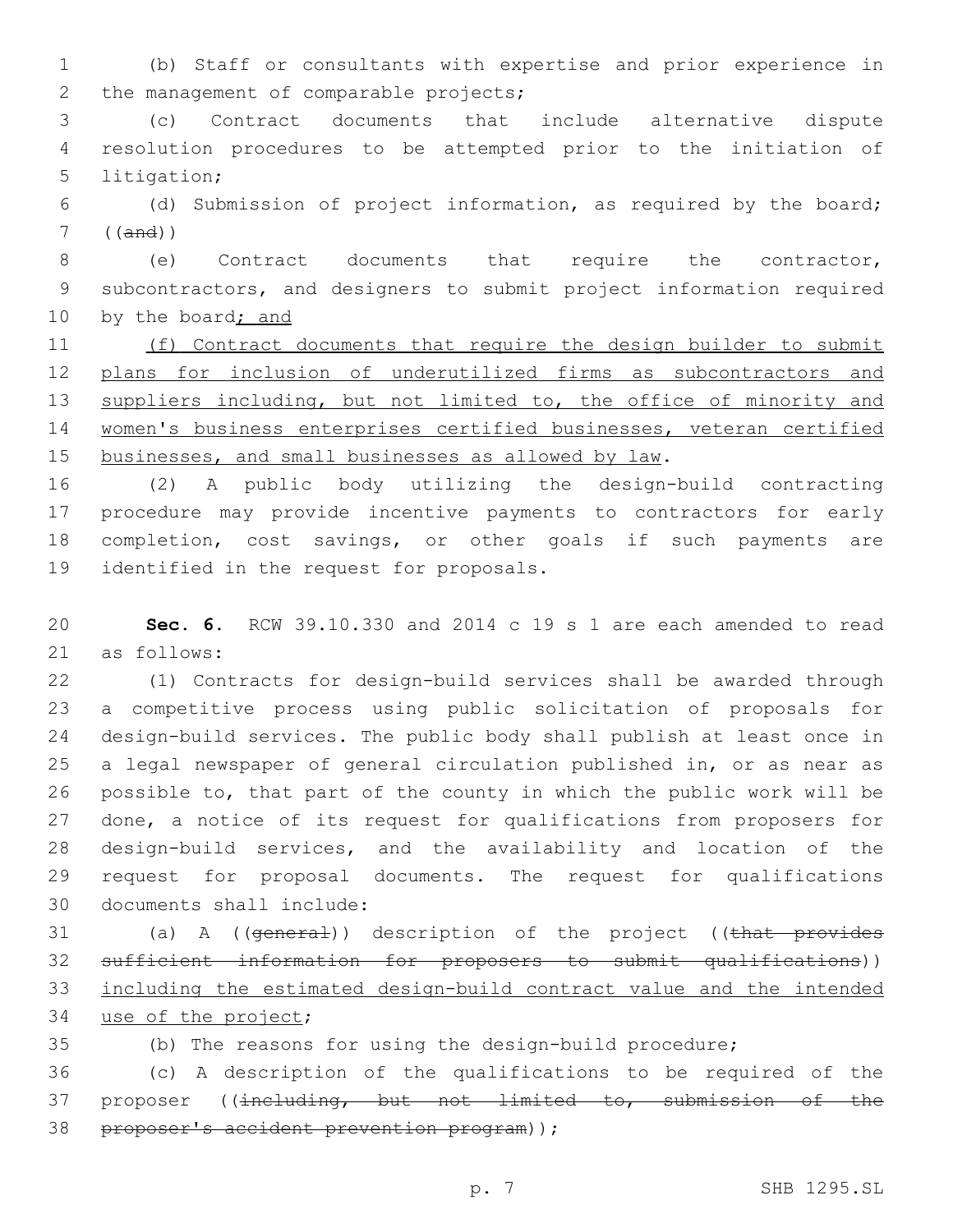(d) A description of the process the public body will use to evaluate qualifications and finalists' proposals, including evaluation factors and the relative weight of factors and any 4 specific forms to be used by the proposers;

5 (i) Evaluation factors for ((request for)) qualifications shall 6 include( $\frac{1}{t}$  but not be limited to,)) technical qualifications, such as 7 specialized experience and technical competence of the firms and the 8 key design and construction personnel; ((capability)) capacity to 9 perform; the proposer's past performance ((of the proposers' team, 10 including the architect-engineer and construction members)) in 11 utilization of the office of minority and women's business 12 enterprises certified businesses, to the extent permitted by law; 13 ability to provide a performance and payment bond for the project; 14 and other appropriate factors. Evaluation factors may also include( $($ : 15  $(A)$ )), but are not limited to, the proposer's past performance in 16 utilization of small business entities((; and (B) disadvantaged 17 business enterprises)). Cost or price-related factors are not 18 permitted in the request for qualifications phase;

19 (ii) Evaluation factors for finalists' proposals shall include 20 the management plan to meet time and budget requirements and one or 21 more price-related factors. Evaluation factors may also include, but 22 not be limited to, ((the factors listed in (d)(i) of this subsection, 23 as well as technical approach design concept; ability of professional 24 personnel; past performance on similar projects; ability to meet time 25 and budget requirements; ability to provide a performance and payment 26 bond for the project; recent, current, and projected workloads of the 27 firm; location; and cost or price-related factors that may include 28 operating costs. The public body may also consider a proposer's)) the 29 technical approach, design concept, and the outreach plan to include 30 small business entities and disadvantaged business enterprises as 31  $subconsultants,$  subcontractors, and suppliers for the project( $(-$ 32 Alternatively, if the public body determines that all finalists will 33 be capable of producing a design that adequately meets project 34 requirements, the public body may award the contract to the firm that 35 submits the responsive proposal with the lowest price));

 (e) Protest procedures including time limits for filing a protest, which in no event may limit the time to file a protest to fewer than four business days from the date the proposer was notified 39 of the selection decision;

40 (f) The ((form of the)) proposed contract ((to be awarded));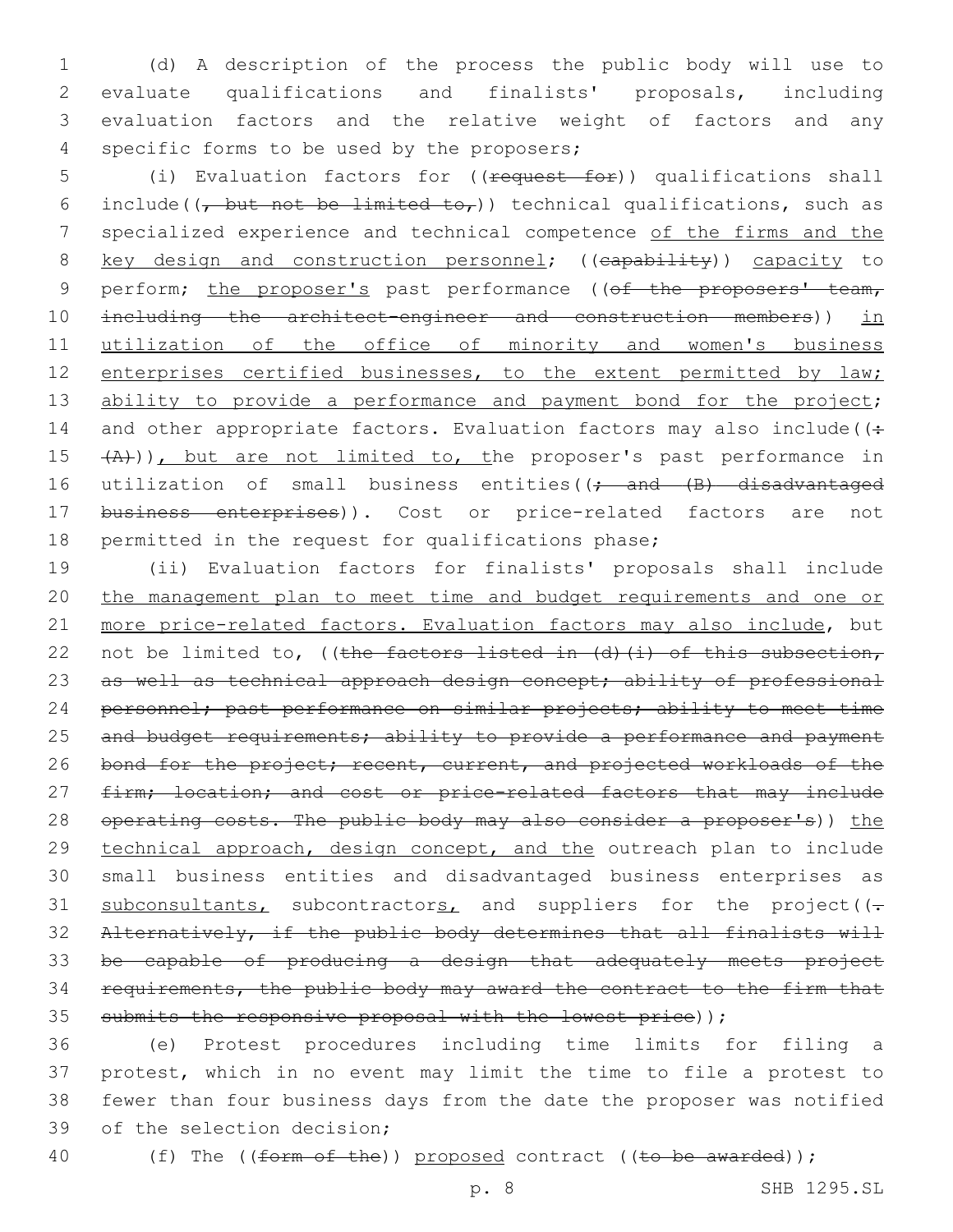(g) The honorarium to be paid to finalists submitting responsive proposals and who are not awarded a design-build contract;

(h) The schedule for the procurement process and the project; and

(i) Other information relevant to the project.4

 (2) The public body shall establish an evaluation committee to evaluate the responses to the request for qualifications based solely on the factors, weighting, and process identified in the request for qualifications and any addenda issued by the public body. Based on the evaluation committee's findings, the public body shall select not more than five responsive and responsible finalists to submit proposals. The public body may, in its sole discretion, reject all proposals and shall provide its reasons for rejection in writing to 13 all proposers.

 (3) The public body must notify all proposers of the finalists selected to move to the next phase of the selection process. The process may not proceed to the next phase until two business days after all proposers are notified of the committee's selection decision. At the request of a proposer not selected as a finalist, the public body must provide the requesting proposer with a scoring summary of the evaluation factors for its proposal. Proposers filing a protest on the selection of the finalists must file the protest in accordance with the published protest procedures. The selection process may not advance to the next phase of selection until two business days after the final protest decision is transmitted to the 25 protestor.

 (4) Upon selection of the finalists, the public body shall issue 27 a request for proposals to the finalists  $(\sqrt{t} - \sqrt{t})$  which shall provide the 28 following information)). The request for proposal documents shall 29 include:

 (a) ((A detailed description of the project including 31 programmatic, performance, and technical requirements and specifications; functional and operational elements; building performance goals and validation requirements; minimum and maximum net and gross areas of any building; and, at the discretion of the 35 public body, preliminary engineering and architectural drawings; and (b) The target budget for the design-build portion of the

37 project)) Any specific forms to be used by the finalists; and (b) Submission of a summary of the finalist's accident prevention

39 program and an overview of its implementation.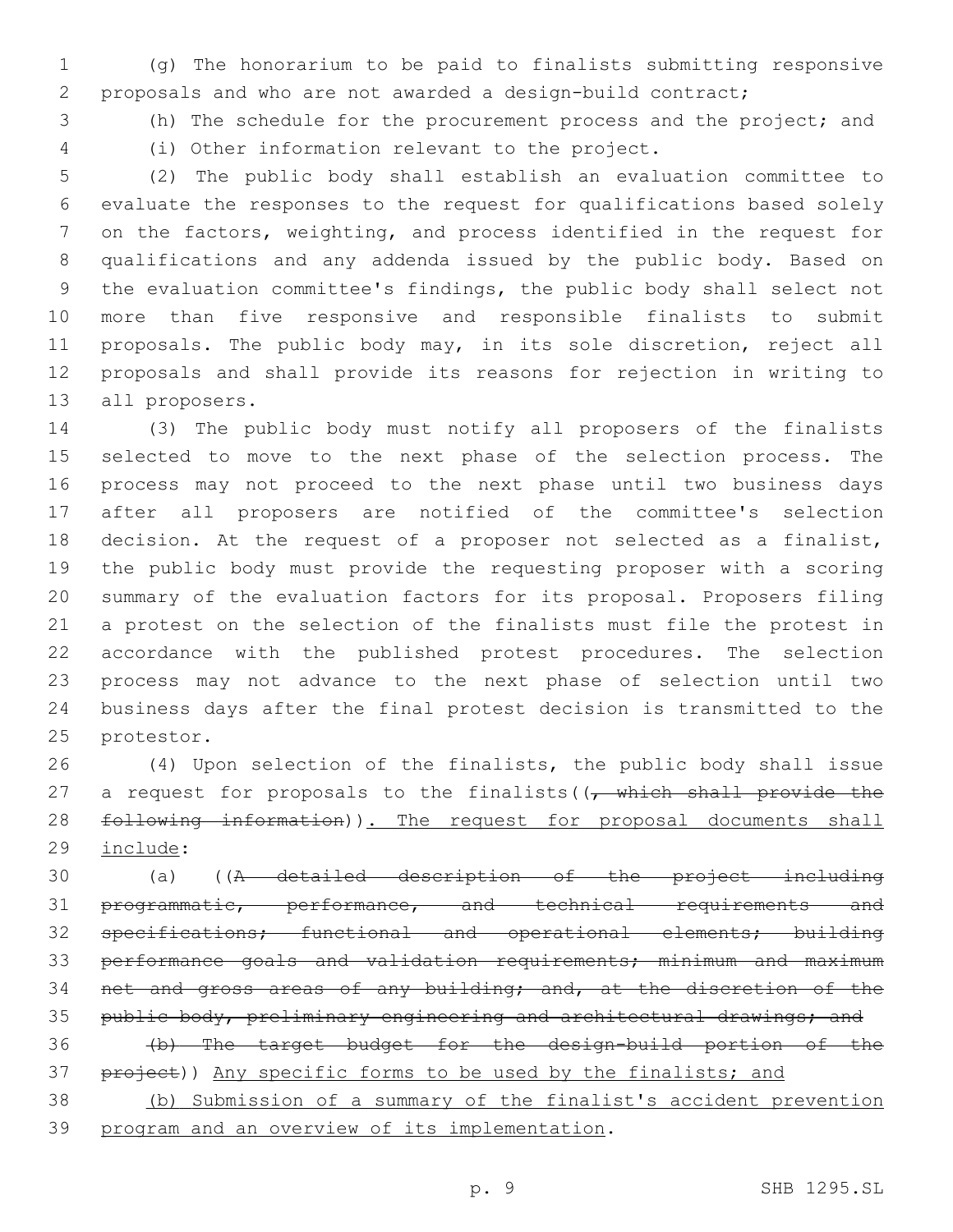(5) The public body shall establish an evaluation committee to 2 evaluate the proposals submitted by the finalists. ((Design-build contracts shall be awarded using the procedures in (a) or (b) of this 4 subsection. The public body must identify in the request for qualifications which procedure will be used.

 $(a + b)$ ) The finalists' proposals shall be evaluated and scored based solely on the factors, weighting, and process identified in the 8 ((initial)) request for qualifications, the request for proposals, and in any addenda published by the public body. Public bodies may request best and final proposals from finalists. The public body may 11 initiate negotiations with the  $((firm))$  finalist submitting the highest scored proposal. If the public body is unable to execute a 13 contract with the  $((firm))$  finalist submitting the highest scored 14 proposal, negotiations with that  $((firm))$  finalist may be suspended or terminated and the public body may proceed to negotiate with the 16 next highest scored ((firm)) finalist. Public bodies shall continue in accordance with this procedure until a contract agreement is 18 reached or the selection process is terminated.

19 (((b) If the public body determines that all finalists are capable of producing a design that adequately meets project 21 requirements, the public body may award the contract to the firm that 22 submits the responsive proposal with the lowest price.))

 (6) The public body shall notify all finalists of the selection decision and make a selection summary of the final proposals available to all proposers within two business days of such notification. If the public body receives a timely written protest from a finalist firm, the public body may not execute a contract until two business days after the final protest decision is transmitted to the protestor. The protestor must submit its protest in accordance with the published protest procedures.

 (7) The firm awarded the contract shall provide a performance and 32 payment bond for the contracted amount.

 (8) Any contract must require the firm awarded the contract to track and report to the public body its utilization of the office of minority and women's business enterprises certified businesses and veteran certified businesses.

 (9) The public body shall provide appropriate honorarium payments to finalists submitting responsive proposals that are not awarded a design-build contract. Honorarium payments shall be sufficient to generate meaningful competition among potential proposers on design-

p. 10 SHB 1295.SL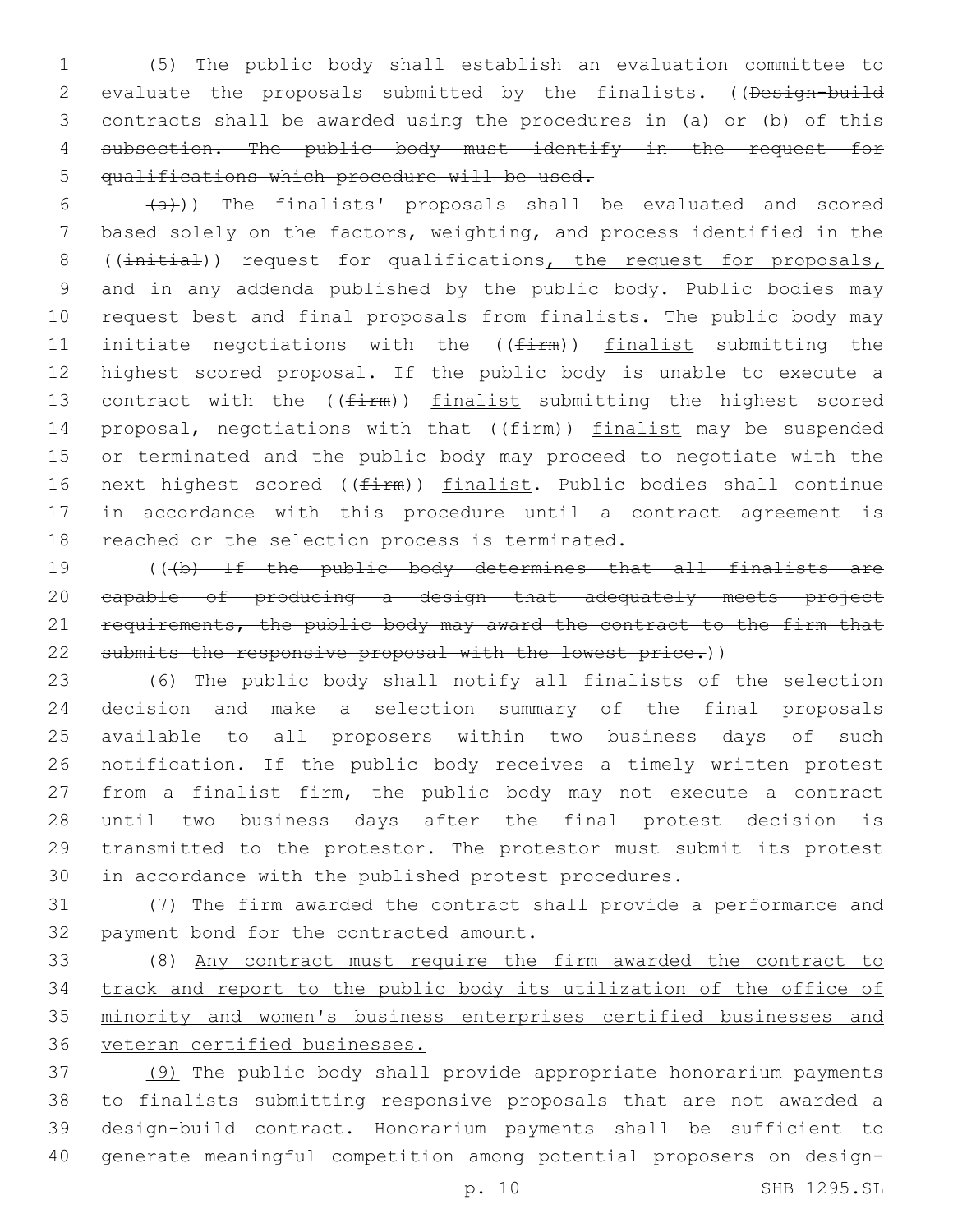1 build projects. In determining the amount of the honorarium, the 2 public body shall ((consider)) recognize the level of effort required 3 to meet the selection criteria.

4 **Sec. 7.** RCW 39.10.420 and 2017 c 136 s 1 are each amended to 5 read as follows: 6 (1) ((The following)) All public bodies of the state of 7 Washington are authorized to award job order contracts and use the 8 job order contracting procedure ( $($ : 9 (a) The department of enterprise services; 10 (b) The state universities, regional universities, and The 11 Evergreen State College; 12 (c) Sound transit (central Puget Sound regional transit 13  $a$ uthority); 14 (d) Every city with a population greater than seventy thousand 15 and any public authority chartered by such city under RCW 35.21.730 16 through 35.21.755; 17 (e) Every county with a population greater than four hundred 18 fifty thousand; 19 (f) Every port district with total revenues greater than fifteen 20 million dollars per year; 21 (g) Every public utility district with revenues from energy sales 22 greater than twenty-three million dollars per year; 23 (h) Every school district; 24 (i) The state ferry system; 25 (i) The Washington state department of transportation, for the 26 administration of building improvement, replacement, and renovation 27 projects only; 28 (k) Every public hospital district with total revenues greater 29 than fifteen million dollars per year; and 30 (1) Every public transportation benefit area authority as defined 31 under RCW 36.57A.010)). 32 (2)(a) The department of enterprise services may issue job order 33 contract work orders for Washington state parks department projects 34 and public hospital districts. 35 (b) The department of enterprise services, the University of 36 Washington, and Washington State University may issue job order 37 contract work orders for the state regional universities and The 38 Evergreen State College.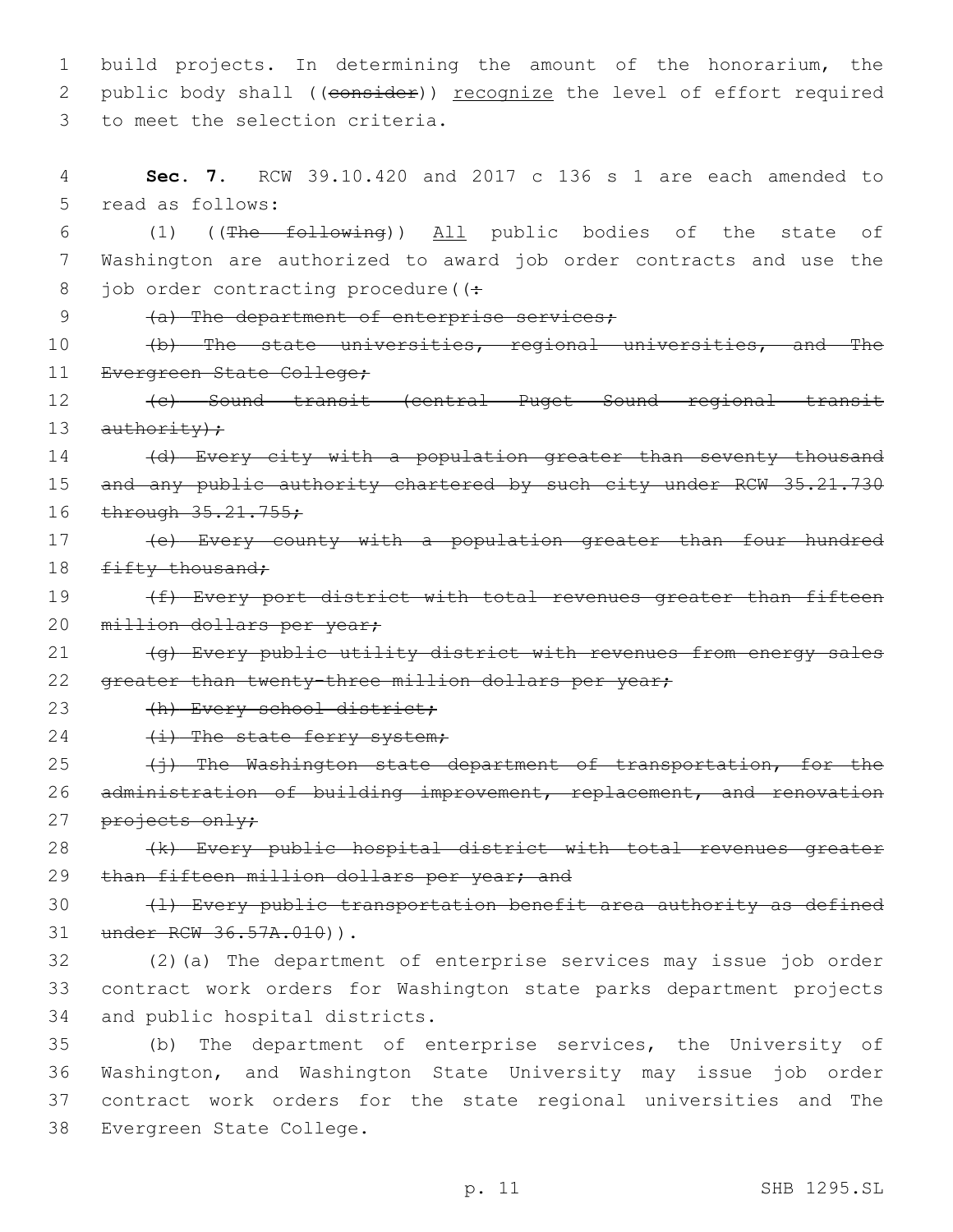(3) Public bodies may use a job order contract for public works projects when a determination is made that the use of job order contracts will benefit the public by providing an effective means of reducing the total lead-time and cost for the construction of public works projects for repair and renovation required at public facilities through the use of unit price books and work orders by eliminating time-consuming, costly aspects of the traditional public works process, which require separate contracting actions for each 9 small project.

 **Sec. 8.** RCW 39.10.430 and 2007 c 494 s 402 are each amended to read as follows:11

 (1) Job order contracts shall be awarded through a competitive 13 process using public requests for proposals.

 (2) The public body shall make an effort to solicit proposals from certified minority or certified woman-owned contractors to the extent permitted by the Washington state civil rights act, RCW 17 49.60.400.

 (3) The public body shall publish, at least once in a statewide publication and legal newspaper of general circulation published in every county in which the public works project is anticipated, a request for proposals for job order contracts and the availability and location of the request for proposal documents. The public body shall ensure that the request for proposal documents at a minimum 24 includes:

 (a) A detailed description of the scope of the job order contract including performance, technical requirements and specifications, functional and operational elements, minimum and maximum work order amounts, duration of the contract, and options to extend the job 29 order contract;

(b) The reasons for using job order contracts;

(c) A description of the qualifications required of the proposer;

(d) The identity of the specific unit price book to be used;

 (e) The minimum contracted amount committed to the selected job 34 order contractor;

 (f) A description of the process the public body will use to evaluate qualifications and proposals, including evaluation factors and the relative weight of factors. The public body shall ensure that evaluation factors include, but are not limited to, proposal price and the ability of the proposer to perform the job order contract. In

p. 12 SHB 1295.SL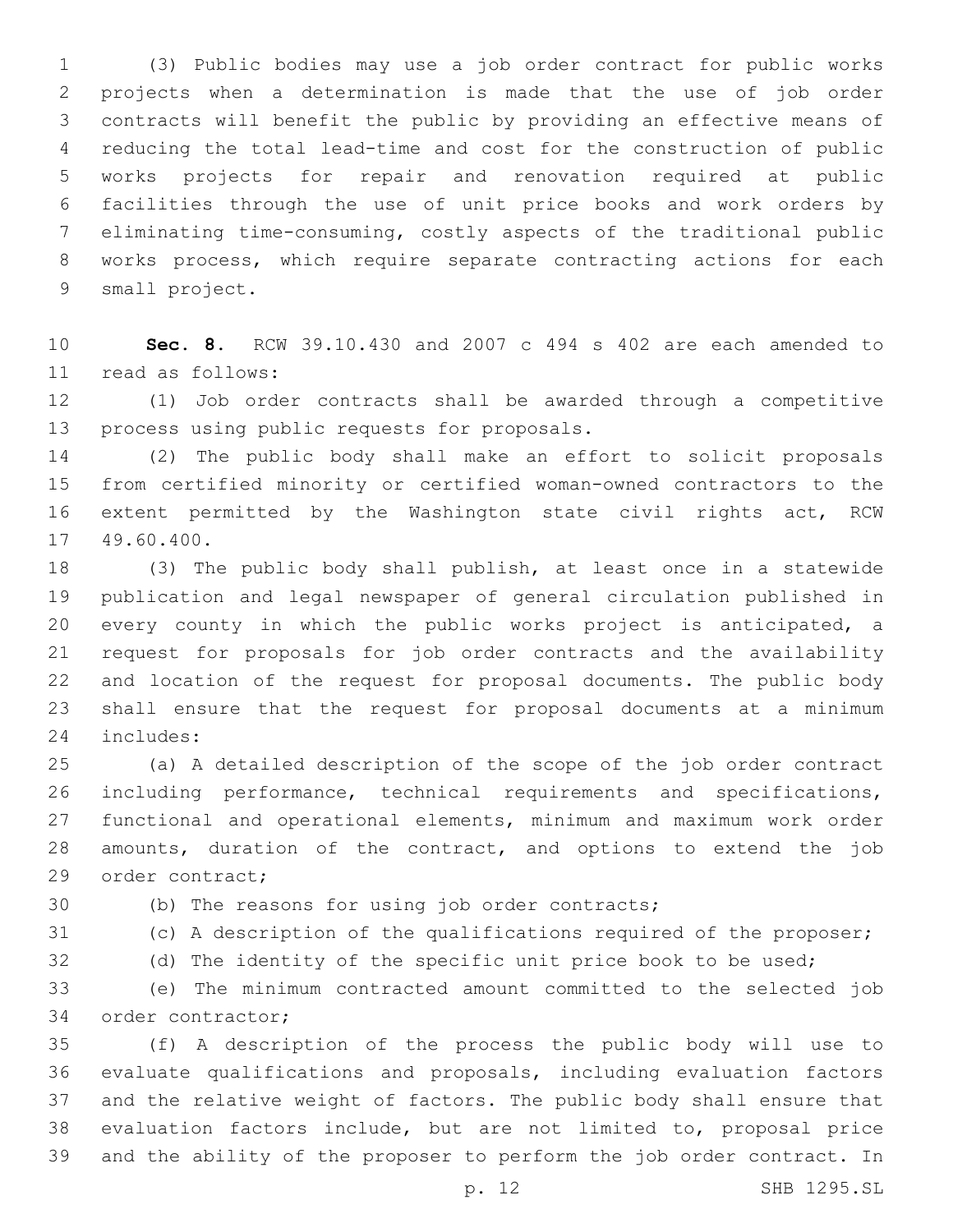evaluating the ability of the proposer to perform the job order contract, the public body may consider: The ability of the professional personnel who will work on the job order contract; past performance on similar contracts; ability to meet time and budget requirements; past performance on approved subcontractor inclusion plans; ability to provide a performance and payment bond for the job order contract; recent, current, and projected workloads of the 8 proposer; location; and the concept of the proposal;

(g) The form of the contract to be awarded;9

 (h) The method for pricing renewals of or extensions to the job 11 order contract;

(i) A notice that the proposals are subject to RCW 39.10.470; and

(j) Other information relevant to the project.

 (4) A public body shall establish a committee to evaluate the proposals. After the committee has selected the most qualified finalists, the finalists shall submit final proposals, including sealed bids based upon the identified unit price book. Such bids may be in the form of coefficient markups from listed price book costs. The public body shall award the contract to the firm submitting the highest scored final proposal using the evaluation factors and the relative weight of factors published in the public request for proposals and will notify the board of the award of the contract.

 (5) The public body shall provide a protest period of at least ten business days following the day of the announcement of the apparent successful proposal to allow a protester to file a detailed statement of the grounds of the protest. The public body shall promptly make a determination on the merits of the protest and provide to all proposers a written decision of denial or acceptance of the protest. The public body shall not execute the contract until two business days following the public body's decision on the 31 protest.

 (6) The requirements of RCW 39.30.060 do not apply to requests 33 for proposals for job order contracts.

 **Sec. 9.** RCW 39.10.440 and 2015 c 173 s 1 are each amended to 35 read as follows:

 (1) The maximum total dollar amount that may be awarded under a job order contract is four million dollars per year for a maximum of 38 three years. Any unused capacity from the previous year may be 39 carried over for one year and added to the immediate following year's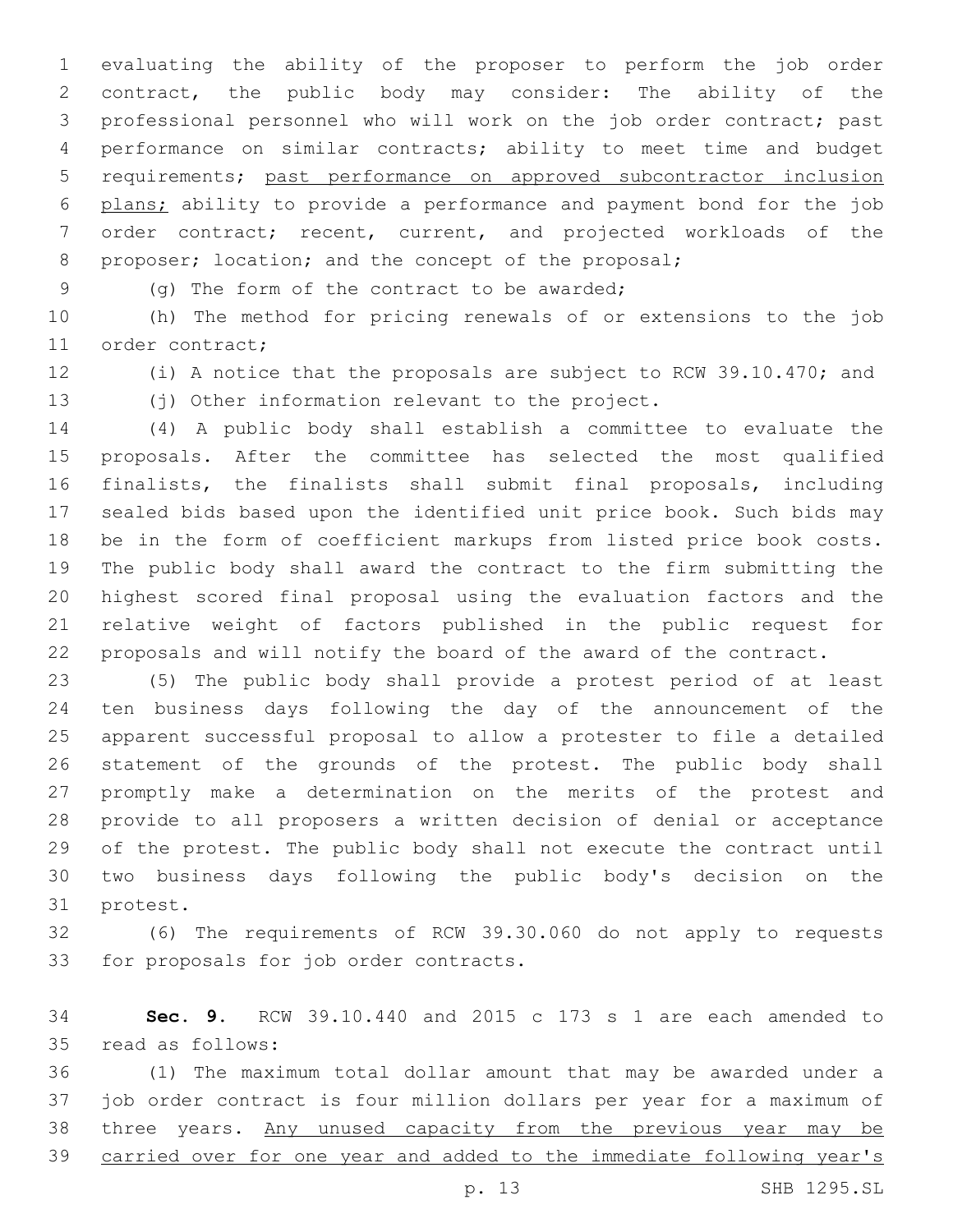limit. The maximum annual volume including unused capacity shall not exceed the limit of two years. The maximum total dollar amount that may be awarded under a job order contract for the department of enterprise services, counties with a population of more than one million, and cities with a population of more than four hundred thousand is six million dollars per year for a maximum of three years. The maximum total dollar amounts are exclusive of Washington state sales and use tax.

 (2) Job order contracts may be executed for an initial contract term of not to exceed two years, with the option of extending or renewing the job order contract for one year. All extensions or renewals must be priced as provided in the request for proposals. The extension or renewal must be mutually agreed to by the public body 14 and the job order contractor.

15 (3) A public body may have no more than  $((\text{two}))$  three job order contracts in effect at any one time, with the exception of the department of enterprise services, which may have six job order 18 contracts in effect at any one time.

 (4) At least ninety percent of work contained in a job order contract must be subcontracted to entities other than the job order contractor. The job order contractor must distribute contracts as equitably as possible among qualified and available subcontractors including certified minority and woman-owned subcontractors to the 24 extent permitted by law as demonstrated on the subcontractor and 25 supplier project submission, and shall limit subcontractor bonding 26 requirements to the greatest extent possible.

 (5) The job order contractor shall publish notification of intent to perform public works projects at the beginning of each contract year in a statewide publication and in a legal newspaper of general circulation in every county in which the public works projects are 31 anticipated.

 (6) Job order contractors shall pay prevailing wages for all work that would otherwise be subject to the requirements of chapter 39.12 RCW. Prevailing wages for all work performed pursuant to each work order must be the rates in effect at the time the individual work 36 order is issued.

 (7) If, in the initial contract term, the public body, at no fault of the job order contractor, fails to issue the minimum amount of work orders stated in the public request for proposals, the public body shall pay the contractor an amount equal to the difference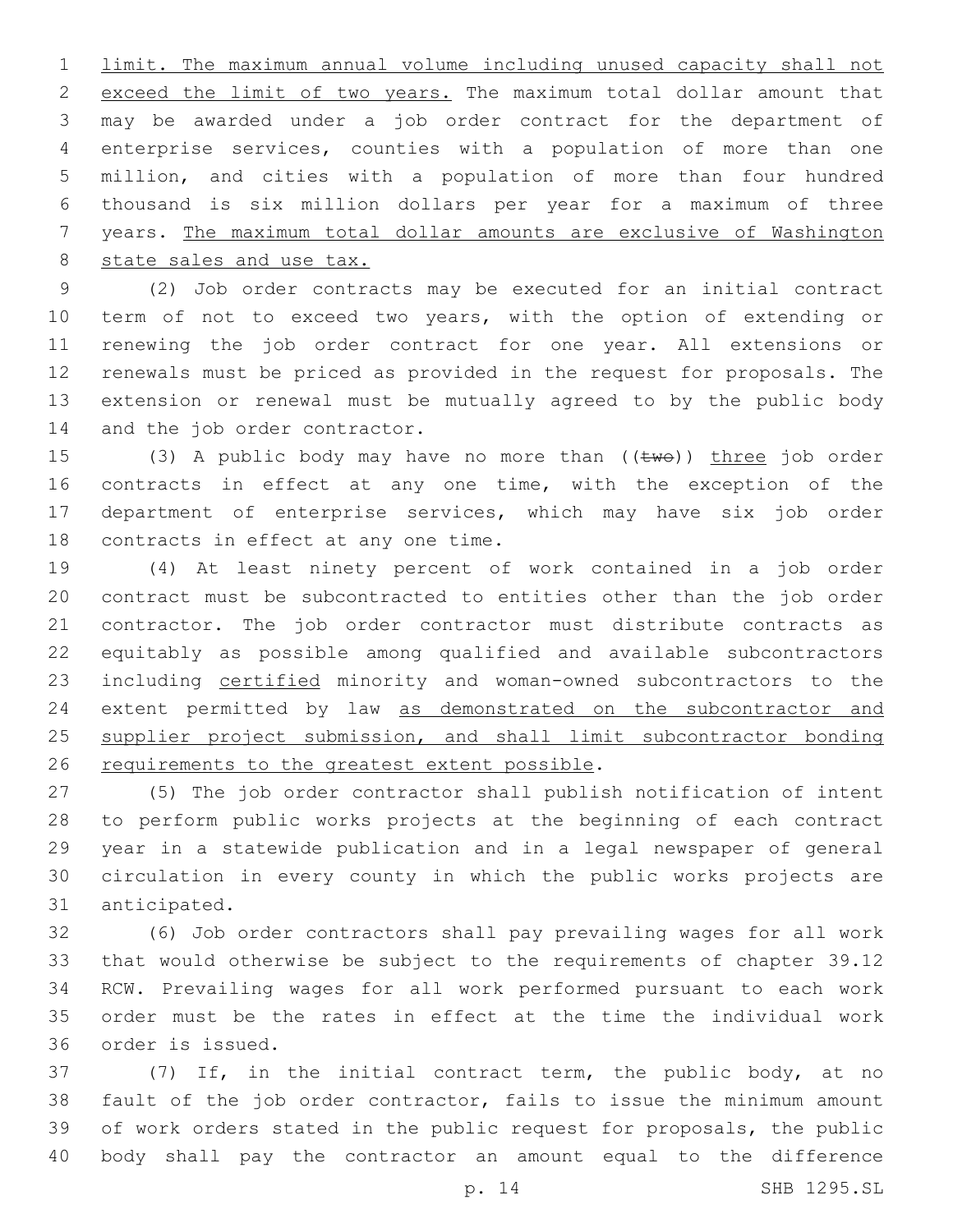between the minimum work order amount and the actual total of the work orders issued multiplied by an appropriate percentage for overhead and profit contained in the contract award coefficient for services as specified in the request for proposals. This is the 5 contractor's sole remedy.

 (8) All job order contracts awarded under this section must be signed before July 1, 2021; however the job order contract may be extended or renewed as provided for in this section.

 (9) Public bodies may amend job order contracts awarded prior to 10 July 1, 2007, in accordance with this chapter.

 **Sec. 10.** RCW 39.10.450 and 2012 c 102 s 2 are each amended to 12 read as follows:

13 (1) The maximum dollar amount for a work order is ((three)) five 14 hundred (( $f$ ifty)) thousand dollars, excluding Washington state sales 15 and use tax.

 (2) All work orders issued for the same project shall be treated as a single work order for purposes of the dollar limit on work 18 orders.

 (3) No more than twenty percent of the dollar value of a work order may consist of items of work not contained in the unit price 21 book.

22 (4) Any new stand-alone permanent((, enclosed building space)) 23 structure constructed under a work order shall not exceed  $((\text{two}))$ 24 three thousand gross square feet.

 (5) A public body may issue no work orders under a job order contract until it has approved, in consultation with the office of minority and women's business enterprises or the equivalent local agency, a plan prepared by the job order contractor that equitably spreads certified women and minority business enterprise subcontracting opportunities, to the extent permitted by the Washington state civil rights act, RCW 49.60.400, among the various 32 subcontract disciplines.

 (6) For purposes of chapters 39.08, 39.12, 39.76, and 60.28 RCW, each work order issued shall be treated as a separate contract. The alternate filing provisions of RCW 39.12.040(2) apply to each work order that otherwise meets the eligibility requirements of RCW 39.12.040(2).37

 (7) The job order contract shall not be used for the procurement of architectural or engineering services not associated with specific

p. 15 SHB 1295.SL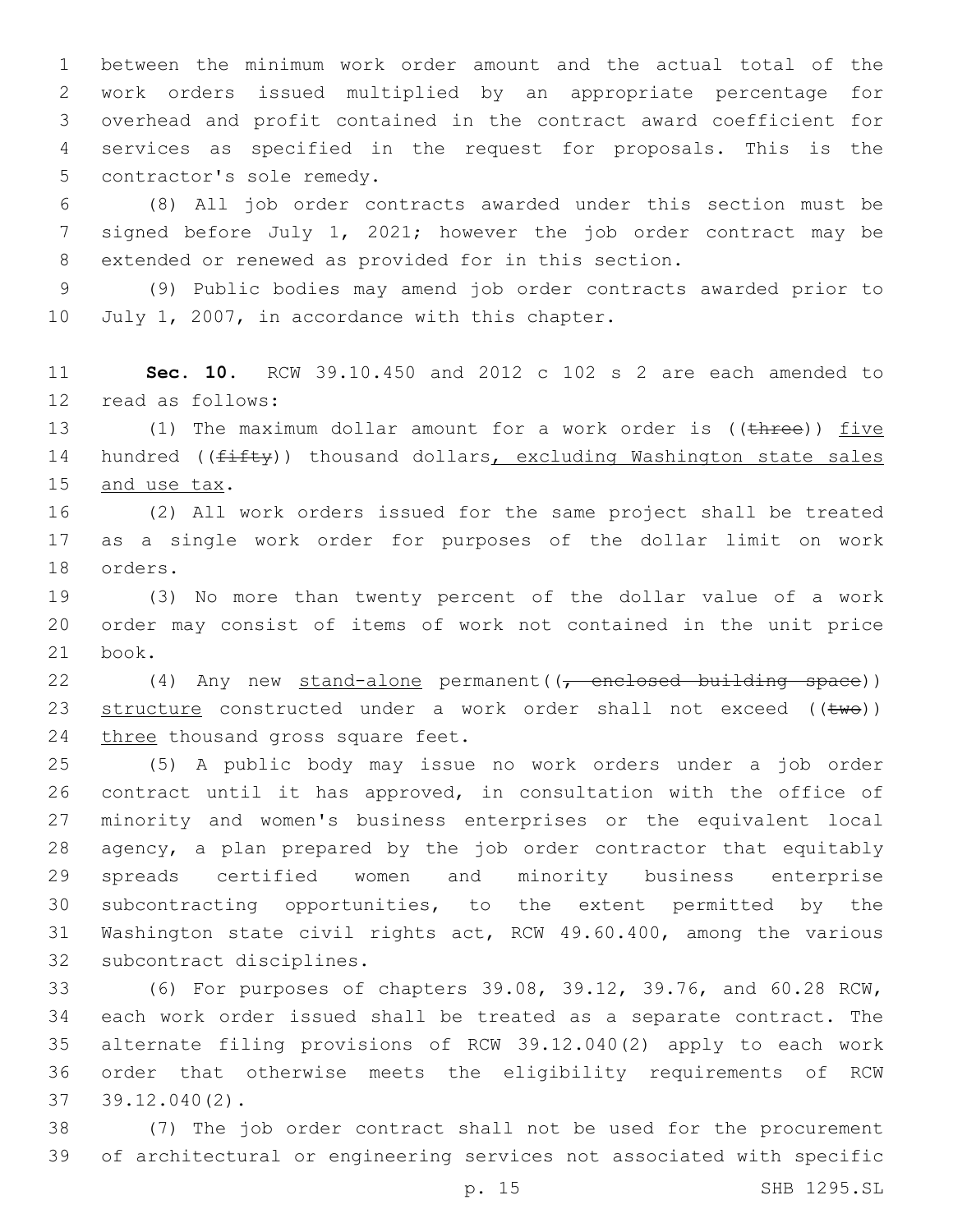work orders. Architectural and engineering services shall be procured 2 in accordance with RCW 39.80.040.

 (8) Any work order over three hundred fifty thousand dollars, excluding Washington state sales and use tax, and including over six hundred single trade hours shall utilize a state registered apprenticeship program for that single trade in accordance with RCW 39.04.320. Awarding entities may adjust this requirement for a specific work order for the following reasons:

 (a) The demonstrated lack of availability of apprentices in 10 specific geographic areas;

 (b) A disproportionately high ratio of material costs to labor hours, which does not make feasible the required minimum levels of 13 apprentice participation;

 (c) Participating contractors have demonstrated a good faith effort to comply with the requirements of RCW 39.04.300 and 39.04.310; or

(d) Other criteria the awarding entity deems appropriate.

 **Sec. 11.** RCW 39.10.470 and 2014 c 19 s 2 are each amended to 19 read as follows:

 (1) Except as provided in subsections (2) and (3) of this section, all proceedings, records, contracts, and other public records relating to alternative public works transactions under this 23 chapter shall be open to the inspection of any interested person, firm, or corporation in accordance with chapter 42.56 RCW.

 (2) Trade secrets, as defined in RCW 19.108.010, or other proprietary information submitted by a bidder, offeror, or contractor in connection with an alternative public works transaction under this chapter shall not be subject to chapter 42.56 RCW if the bidder, offeror, or contractor specifically states in writing the reasons why protection is necessary, and identifies the data or materials to be 31 protected.

 (3) ((Proposals submitted by design-build finalists)) All documents related to a procurement under RCW 39.10.330 are exempt from disclosure until the notification of the highest scoring 35 finalist is made in accordance with RCW  $39.10.330((45))$  (6) or the 36 selection process is terminated, except as expressly required under 37 RCW 39.10.330(3).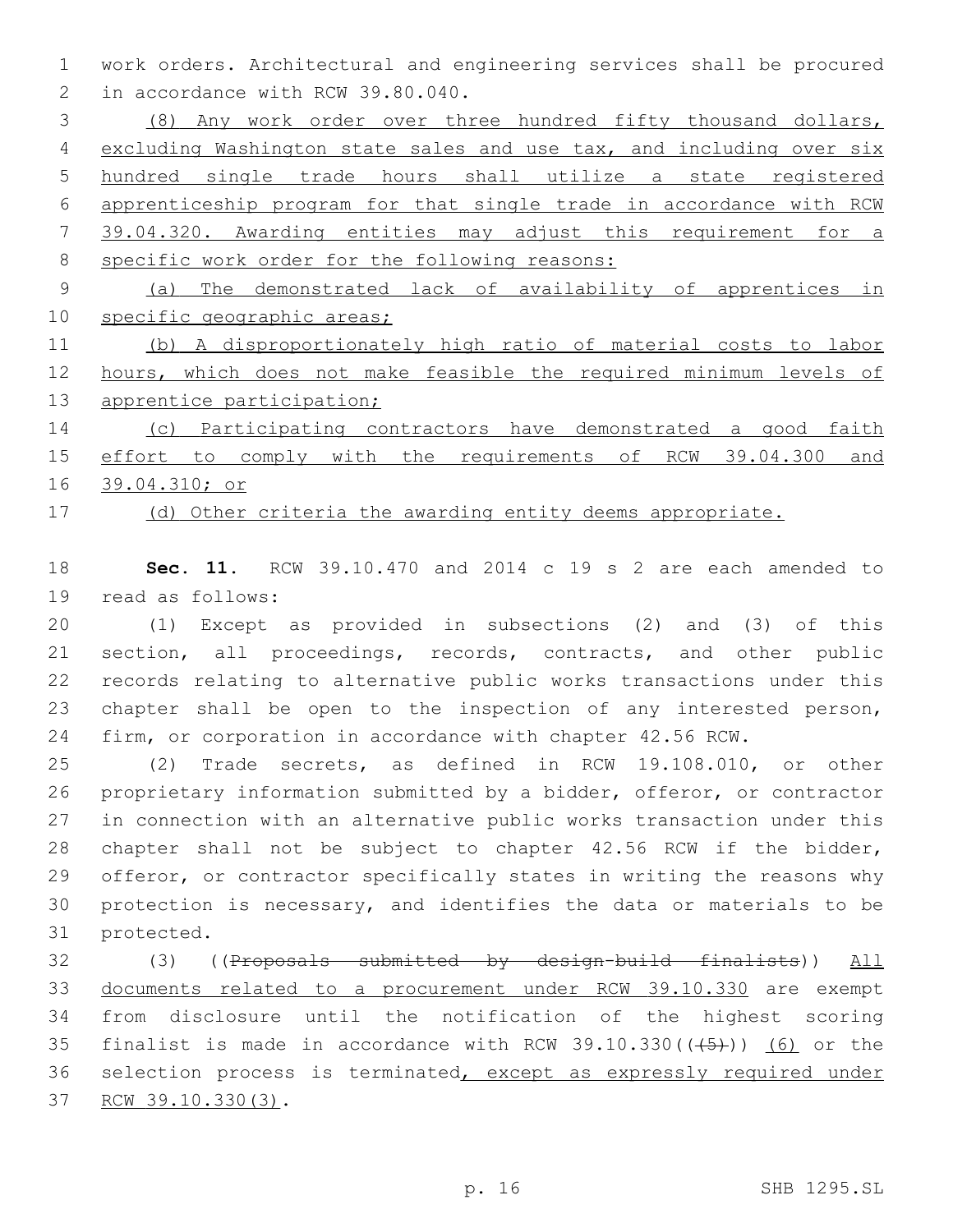**Sec. 12.** RCW 42.56.270 and 2018 c 201 s 8008, 2018 c 196 s 21, and 2018 c 4 s 9 are each reenacted and amended to read as follows: The following financial, commercial, and proprietary information is exempt from disclosure under this chapter:4

 (1) Valuable formulae, designs, drawings, computer source code or object code, and research data obtained by any agency within five years of the request for disclosure when disclosure would produce 8 private gain and public loss;

 (2) Financial information supplied by or on behalf of a person, firm, or corporation for the purpose of qualifying to submit a bid or proposal for (a) a ferry system construction or repair contract as 12 required by RCW 47.60.680 through 47.60.750  $((\theta \cdot \hat{r}))$ ; (b) highway 13 construction or improvement as required by RCW 47.28.070; or (c) alternative public works contracting procedures as required by RCW 39.10.200 through 39.10.905;

 (3) Financial and commercial information and records supplied by private persons pertaining to export services provided under chapters 43.163 and 53.31 RCW, and by persons pertaining to export projects 19 under RCW 43.23.035;

 (4) Financial and commercial information and records supplied by businesses or individuals during application for loans or program services provided by chapters 43.325, 43.163, 43.160, 43.330, and 43.168 RCW, or during application for economic development loans or 24 program services provided by any local agency;

 (5) Financial information, business plans, examination reports, and any information produced or obtained in evaluating or examining a business and industrial development corporation organized or seeking 28 certification under chapter 31.24 RCW;

 (6) Financial and commercial information supplied to the state investment board by any person when the information relates to the investment of public trust or retirement funds and when disclosure would result in loss to such funds or in private loss to the 33 providers of this information;

(7) Financial and valuable trade information under RCW 51.36.120;

 (8) Financial, commercial, operations, and technical and research information and data submitted to or obtained by the clean Washington 37 center in applications for, or delivery of, program services under 38 chapter 70.95H RCW;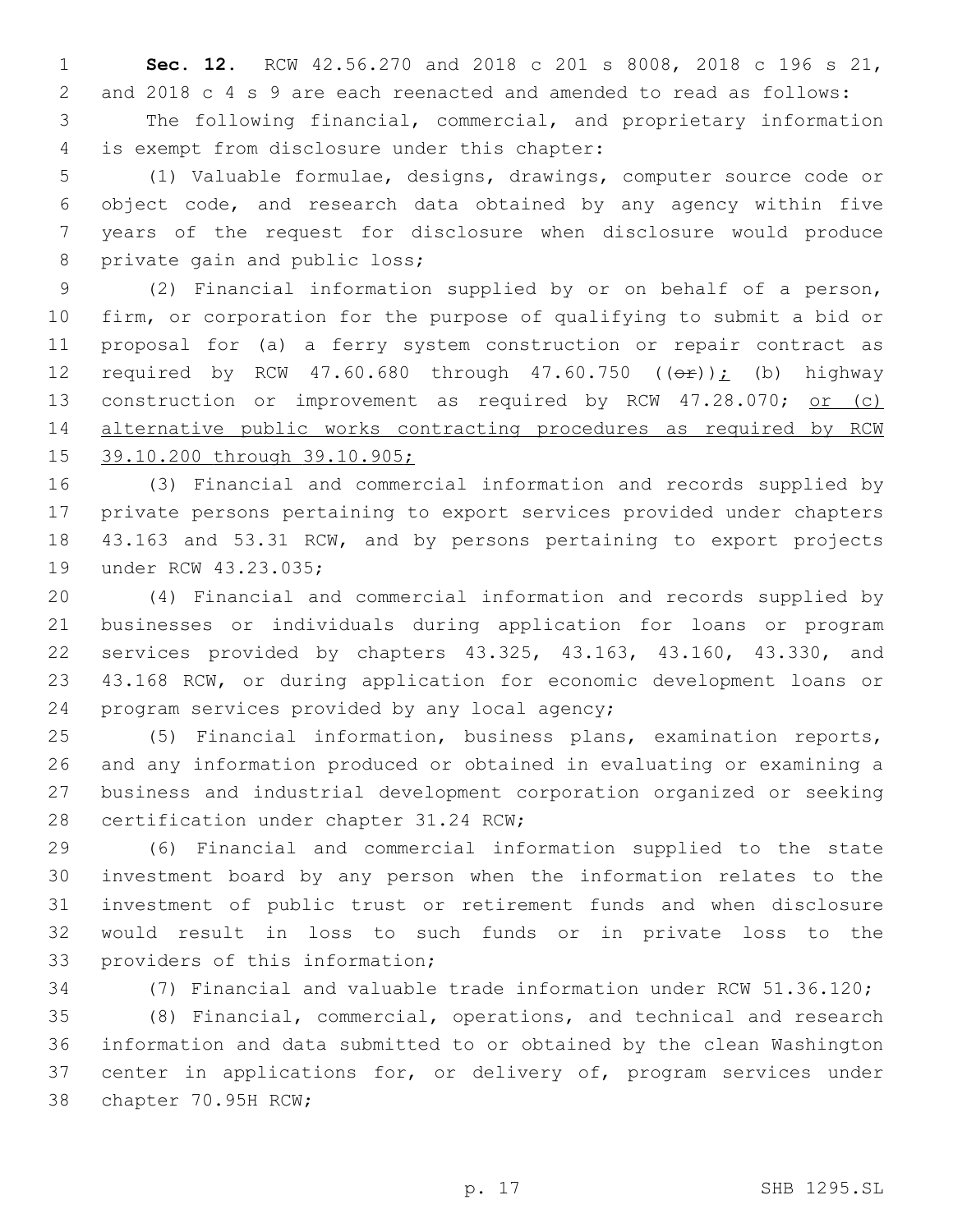(9) Financial and commercial information requested by the public stadium authority from any person or organization that leases or uses the stadium and exhibition center as defined in RCW 36.102.010;

 (10)(a) Financial information, including but not limited to account numbers and values, and other identification numbers supplied by or on behalf of a person, firm, corporation, limited liability company, partnership, or other entity related to an application for a 8 horse racing license submitted pursuant to RCW 67.16.260(1)(b), marijuana producer, processor, or retailer license, liquor license, 10 gambling license, or lottery retail license;

 (b) Internal control documents, independent auditors' reports and financial statements, and supporting documents: (i) Of house-banked social card game licensees required by the gambling commission pursuant to rules adopted under chapter 9.46 RCW; or (ii) submitted 15 by tribes with an approved tribal/state compact for class III gaming;

 (11) Proprietary data, trade secrets, or other information that relates to: (a) A vendor's unique methods of conducting business; (b) data unique to the product or services of the vendor; or (c) determining prices or rates to be charged for services, submitted by any vendor to the department of social and health services or the health care authority for purposes of the development, acquisition, or implementation of state purchased health care as defined in RCW 41.05.011;23

 (12)(a) When supplied to and in the records of the department of 25 commerce:

 (i) Financial and proprietary information collected from any person and provided to the department of commerce pursuant to RCW 28 43.330.050(8); and

 (ii) Financial or proprietary information collected from any person and provided to the department of commerce or the office of the governor in connection with the siting, recruitment, expansion, retention, or relocation of that person's business and until a siting decision is made, identifying information of any person supplying information under this subsection and the locations being considered for siting, relocation, or expansion of a business;

 (b) When developed by the department of commerce based on information as described in (a)(i) of this subsection, any work 38 product is not exempt from disclosure;

 (c) For the purposes of this subsection, "siting decision" means 40 the decision to acquire or not to acquire a site;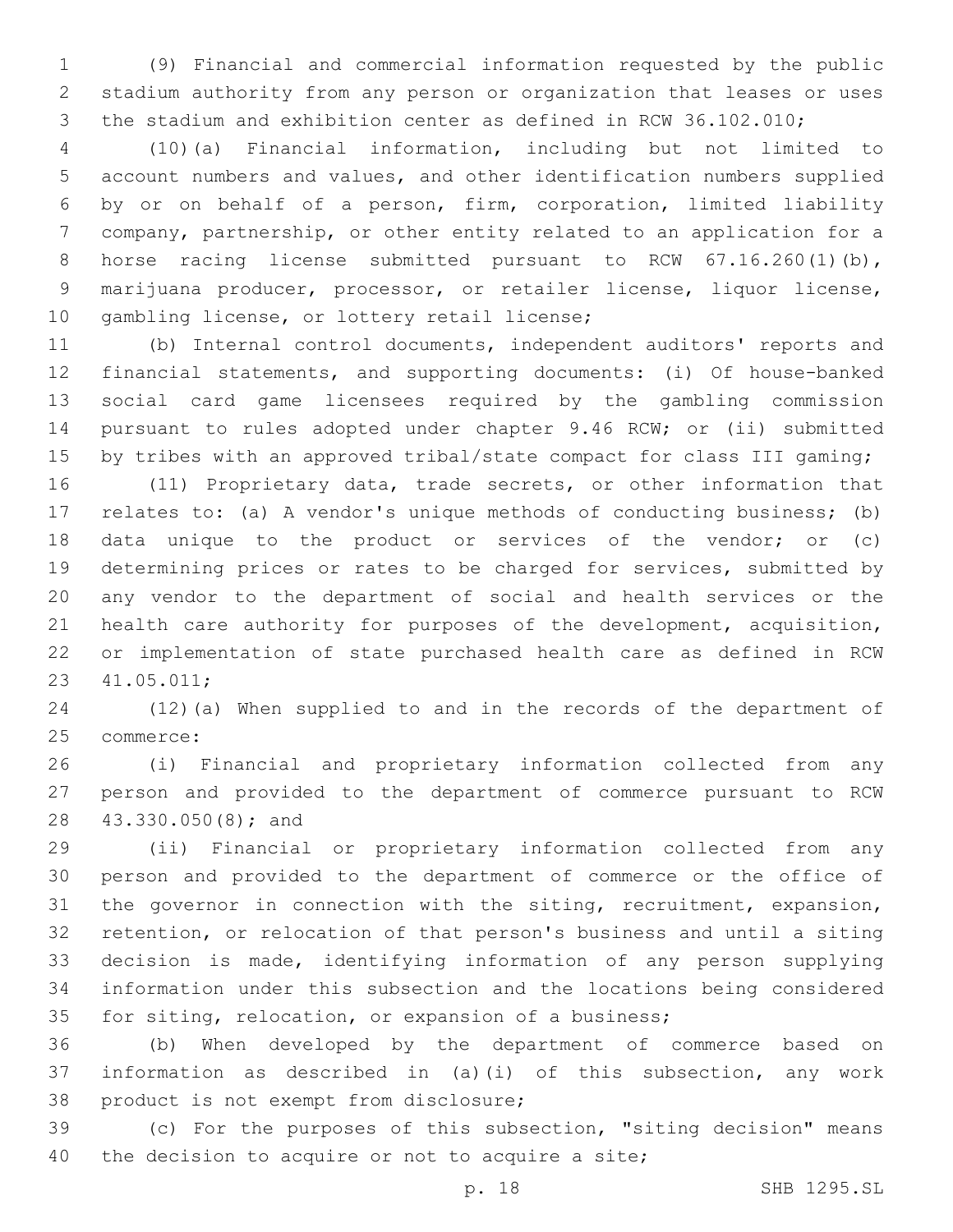(d) If there is no written contact for a period of sixty days to the department of commerce from a person connected with siting, recruitment, expansion, retention, or relocation of that person's business, information described in (a)(ii) of this subsection will be 5 available to the public under this chapter;

 (13) Financial and proprietary information submitted to or obtained by the department of ecology or the authority created under 8 chapter 70.95N RCW to implement chapter 70.95N RCW;

 (14) Financial, commercial, operations, and technical and research information and data submitted to or obtained by the life 11 sciences discovery fund authority in applications for, or delivery 12 of, grants under chapter 43.350 RCW, to the extent that such information, if revealed, would reasonably be expected to result in private loss to the providers of this information;

 (15) Financial and commercial information provided as evidence to the department of licensing as required by RCW 19.112.110 or 19.112.120, except information disclosed in aggregate form that does not permit the identification of information related to individual 19 fuel licensees;

 (16) Any production records, mineral assessments, and trade secrets submitted by a permit holder, mine operator, or landowner to the department of natural resources under RCW 78.44.085;

 (17)(a) Farm plans developed by conservation districts, unless permission to release the farm plan is granted by the landowner or operator who requested the plan, or the farm plan is used for the 26 application or issuance of a permit;

 (b) Farm plans developed under chapter 90.48 RCW and not under the federal clean water act, 33 U.S.C. Sec. 1251 et seq., are subject 29 to RCW 42.56.610 and 90.64.190;

 (18) Financial, commercial, operations, and technical and research information and data submitted to or obtained by a health 32 sciences and services authority in applications for, or delivery of, grants under RCW 35.104.010 through 35.104.060, to the extent that such information, if revealed, would reasonably be expected to result 35 in private loss to providers of this information;

 (19) Information gathered under chapter 19.85 RCW or RCW 34.05.328 that can be identified to a particular business;

 (20) Financial and commercial information submitted to or obtained by the University of Washington, other than information the university is required to disclose under RCW 28B.20.150, when the

p. 19 SHB 1295.SL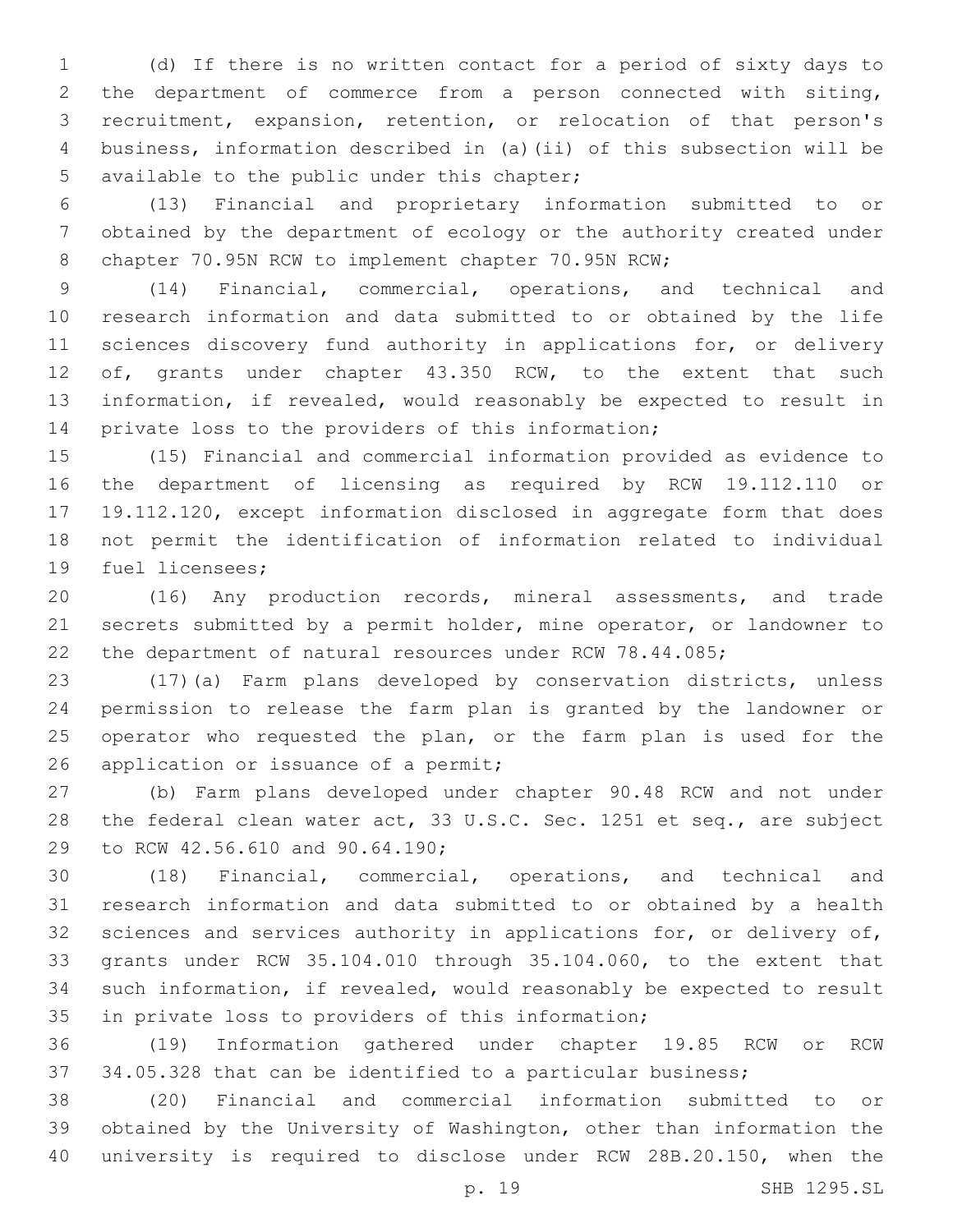information relates to investments in private funds, to the extent that such information, if revealed, would reasonably be expected to result in loss to the University of Washington consolidated endowment fund or to result in private loss to the providers of this 5 information:

 (21) Market share data submitted by a manufacturer under RCW  $770.95N.190(4);$ 

 (22) Financial information supplied to the department of financial institutions or to a portal under RCW 21.20.883, when filed by or on behalf of an issuer of securities for the purpose of obtaining the exemption from state securities registration for small securities offerings provided under RCW 21.20.880 or when filed by or on behalf of an investor for the purpose of purchasing such 14 securities;

 (23) Unaggregated or individual notices of a transfer of crude oil that is financial, proprietary, or commercial information, submitted to the department of ecology pursuant to RCW 90.56.565(1)(a), and that is in the possession of the department of ecology or any entity with which the department of ecology has shared 20 the notice pursuant to RCW 90.56.565;

 (24) Financial institution and retirement account information, and building security plan information, supplied to the liquor and cannabis board pursuant to RCW 69.50.325, 69.50.331, 69.50.342, and 69.50.345, when filed by or on behalf of a licensee or prospective licensee for the purpose of obtaining, maintaining, or renewing a license to produce, process, transport, or sell marijuana as allowed 27 under chapter 69.50 RCW;

 (25) Marijuana transport information, vehicle and driver identification data, and account numbers or unique access identifiers issued to private entities for traceability system access, submitted by an individual or business to the liquor and cannabis board under the requirements of RCW 69.50.325, 69.50.331, 69.50.342, and 69.50.345 for the purpose of marijuana product traceability. Disclosure to local, state, and federal officials is not considered 35 public disclosure for purposes of this section;

 (26) Financial and commercial information submitted to or obtained by the retirement board of any city that is responsible for the management of an employees' retirement system pursuant to the authority of chapter 35.39 RCW, when the information relates to investments in private funds, to the extent that such information, if

p. 20 SHB 1295.SL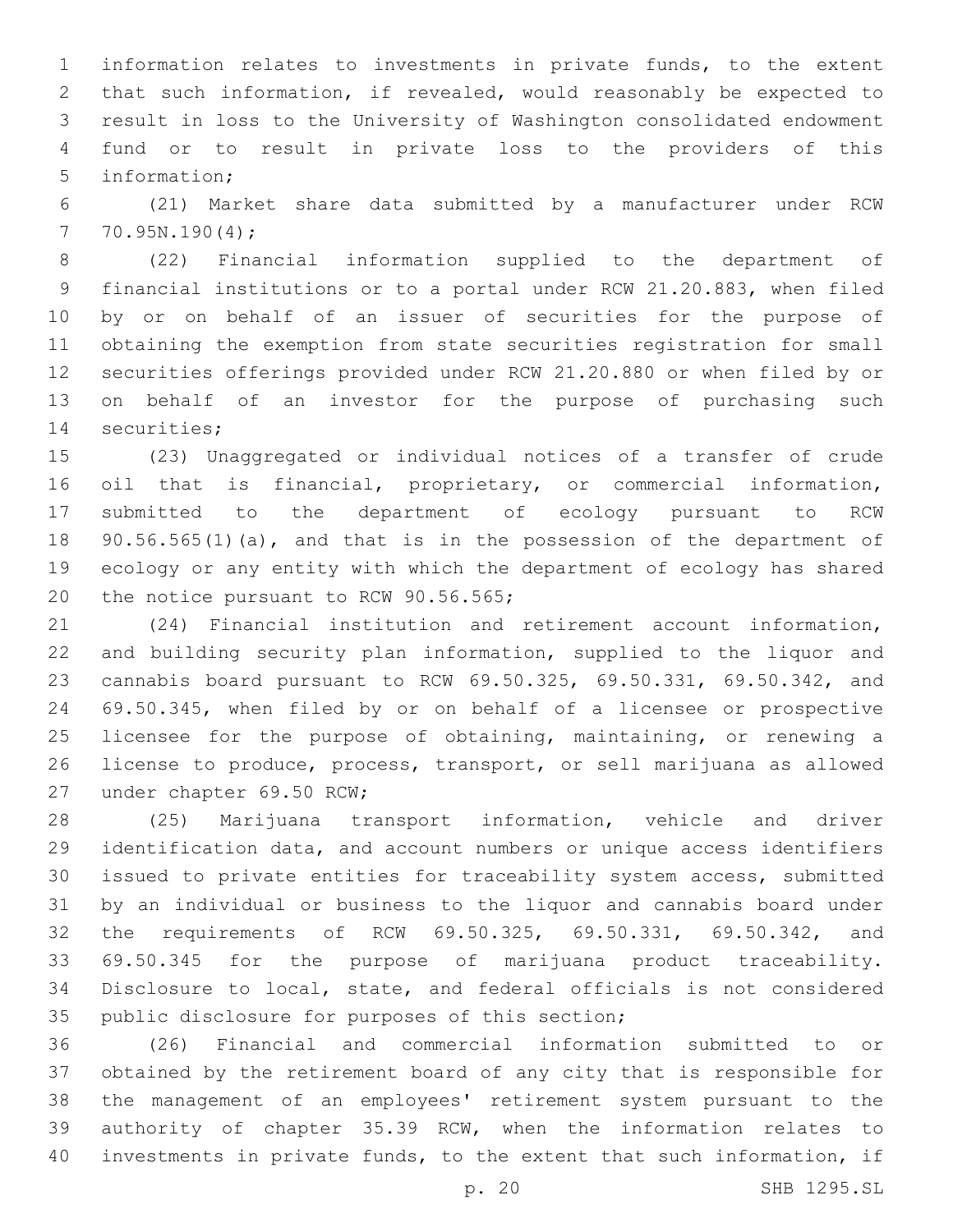revealed, would reasonably be expected to result in loss to the retirement fund or to result in private loss to the providers of this information except that (a) the names and commitment amounts of the private funds in which retirement funds are invested and (b) the aggregate quarterly performance results for a retirement fund's portfolio of investments in such funds are subject to disclosure;

 (27) Proprietary financial, commercial, operations, and technical and research information and data submitted to or obtained by the liquor and cannabis board in applications for marijuana research licenses under RCW 69.50.372, or in reports submitted by marijuana research licensees in accordance with rules adopted by the liquor and 12 cannabis board under RCW 69.50.372;

 (28) Trade secrets, technology, proprietary information, and financial considerations contained in any agreements or contracts, entered into by a licensed marijuana business under RCW 69.50.395, which may be submitted to or obtained by the state liquor and 17 cannabis board; ((and))

 (29) Financial, commercial, operations, and technical and research information and data submitted to or obtained by the Andy Hill cancer research endowment program in applications for, or delivery of, grants under chapter 43.348 RCW, to the extent that such information, if revealed, would reasonably be expected to result in private loss to providers of this information; and

 (30) Proprietary information filed with the department of health 25 under chapter 69.48 RCW.

 **Sec. 13.** RCW 43.131.408 and 2017 c 211 s 2 and 2017 c 136 s 2 are each reenacted and amended to read as follows: The following acts or parts of acts, as now existing or hereafter amended, are each repealed, effective June 30, 2022: (1) RCW 39.10.200 and 2010 1st sp.s. c 21 s 2, 2007 c 494 s 1, & 31 1994 c 132 s 1; 32 (2) RCW 39.10.210 and 2019 c . . . s 1 (section 1 of this act), 33 2014 c 42 s 1, & 2013 c 222 s 1; (3) RCW 39.10.220 and 2013 c 222 s 2, 2007 c 494 s 102, & 2005 c 35 377 s 1; (4) RCW 39.10.230 and 2013 c 222 s 3, 2010 1st sp.s. c 21 s 3, 2009 c 75 s 1, 2007 c 494 s 103, & 2005 c 377 s 2; (5) RCW 39.10.240 and 2013 c 222 s 4 & 2007 c 494 s 104;

p. 21 SHB 1295.SL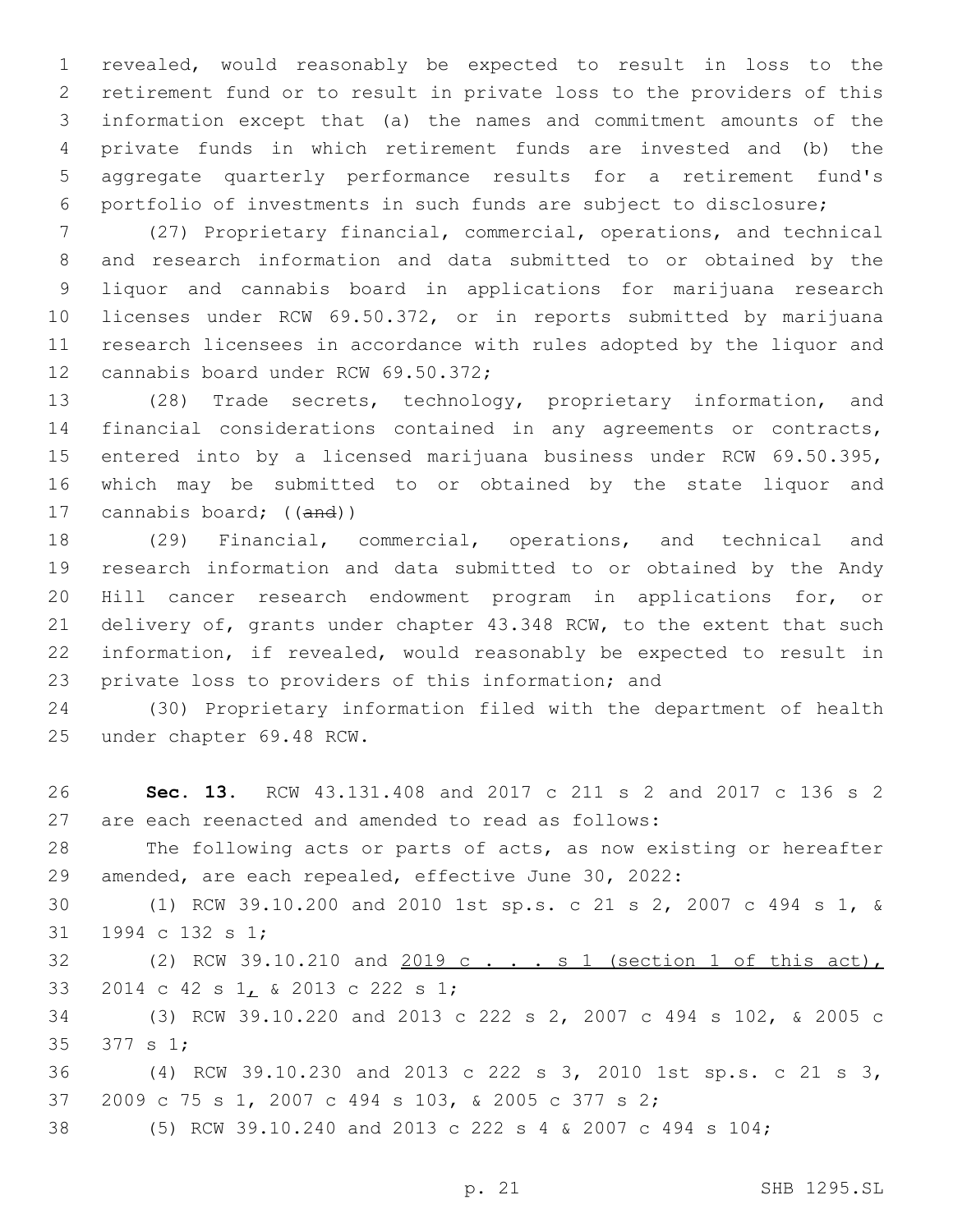1 (6) RCW 39.10.250 and 2019 c . . . s 2 (section 2 of this act), 2013 c 222 s 5, 2009 c 75 s 2, & 2007 c 494 s 105;2 3 (7) RCW 39.10.260 and 2013 c 222 s 6 & 2007 c 494 s 106; 4 (8) RCW 39.10.270 and 2019 c . . . s 3 (section 3 of this act), 5 2017 c 211 s 1, 2013 c 222 s 7, 2009 c 75 s 3, & 2007 c 494 s 107; 6 (9) RCW 39.10.280 and 2014 c 42 s 2, 2013 c 222 s 8, & 2007 c 494 7 s 108; 8 (10) RCW 39.10.290 and 2007 c 494 s 109; 9 (11) RCW 39.10.300 and 2019 c . . . s 4 (section 4 of this act), 10 2013 c 222 s 9, 2009 c 75 s 4, & 2007 c 494 s 201; 11 (12) RCW 39.10.320 and 2019 c . . . s 5 (section 5 of this act), 12 2013 c 222 s 10, 2007 c 494 s 203, & 1994 c 132 s 7; 13 (13) RCW 39.10.330 and 2019 c . . . s 6 (section 6 of this act), 14 2014 c 19 s 1, 2013 c 222 s 11, 2009 c 75 s 5, & 2007 c 494 s 204; 15 (14) RCW 39.10.340 and 2014 c 42 s 3, 2013 c 222 s 12, & 2007 c 16 494 s 301; 17 (15) RCW 39.10.350 and 2014 c 42 s 4 & 2007 c 494 s 302; 18 (16) RCW 39.10.360 and 2014 c 42 s 5, 2013 c 222 s 13, 2009 c 75 s 6, & 2007 c 494 s 303;19 20 (17) RCW 39.10.370 and 2014 c 42 s 6 & 2007 c 494 s 304; 21 (18) RCW 39.10.380 and 2013 c 222 s 14 & 2007 c 494 s 305; 22 (19) RCW 39.10.385 and 2013 c 222 s 15 & 2010 c 163 s 1; 23 (20) RCW 39.10.390 and 2014 c 42 s 7, 2013 c 222 s 16, & 2007 c 24 494 s 306; 25 (21) RCW 39.10.400 and 2013 c 222 s 17 & 2007 c 494 s 307; (22) RCW 39.10.410 and 2007 c 494 s 308;26 27 (23) RCW 39.10.420 and 2019 c . . . s 7 (section 7 of this act), 28 2017 c 136 s 1, & 2016 c 52 s 1; 29 (24) RCW 39.10.430 and 2019 c . . . s 8 (section 8 of this act) & 30 2007 c 494 s 402; 31 (25) RCW 39.10.440 and 2019 c . . . s 9 (section 9 of this act), 32 2015 c 173 s 1, 2013 c 222 s 19, & 2007 c 494 s 403; 33 (26) RCW 39.10.450 and 2019 c . . . s 10 (section 10 of this 34 act), 2012 c 102 s 2, & 2007 c 494 s 404; 35 (27) RCW 39.10.460 and 2012 c 102 s 3 & 2007 c 494 s 405; 36 (28) RCW 39.10.470 and 2019 c . . . s 11 (section 11 of this 37 act), 2014 c 19 s 2, 2005 c 274 s 275, & 1994 c 132 s 10; 38 (29) RCW 39.10.480 and 1994 c 132 s 9; 39 (30) RCW 39.10.490 and 2013 c 222 s 20, 2007 c 494 s 501, & 2001 c 328 s 5;40